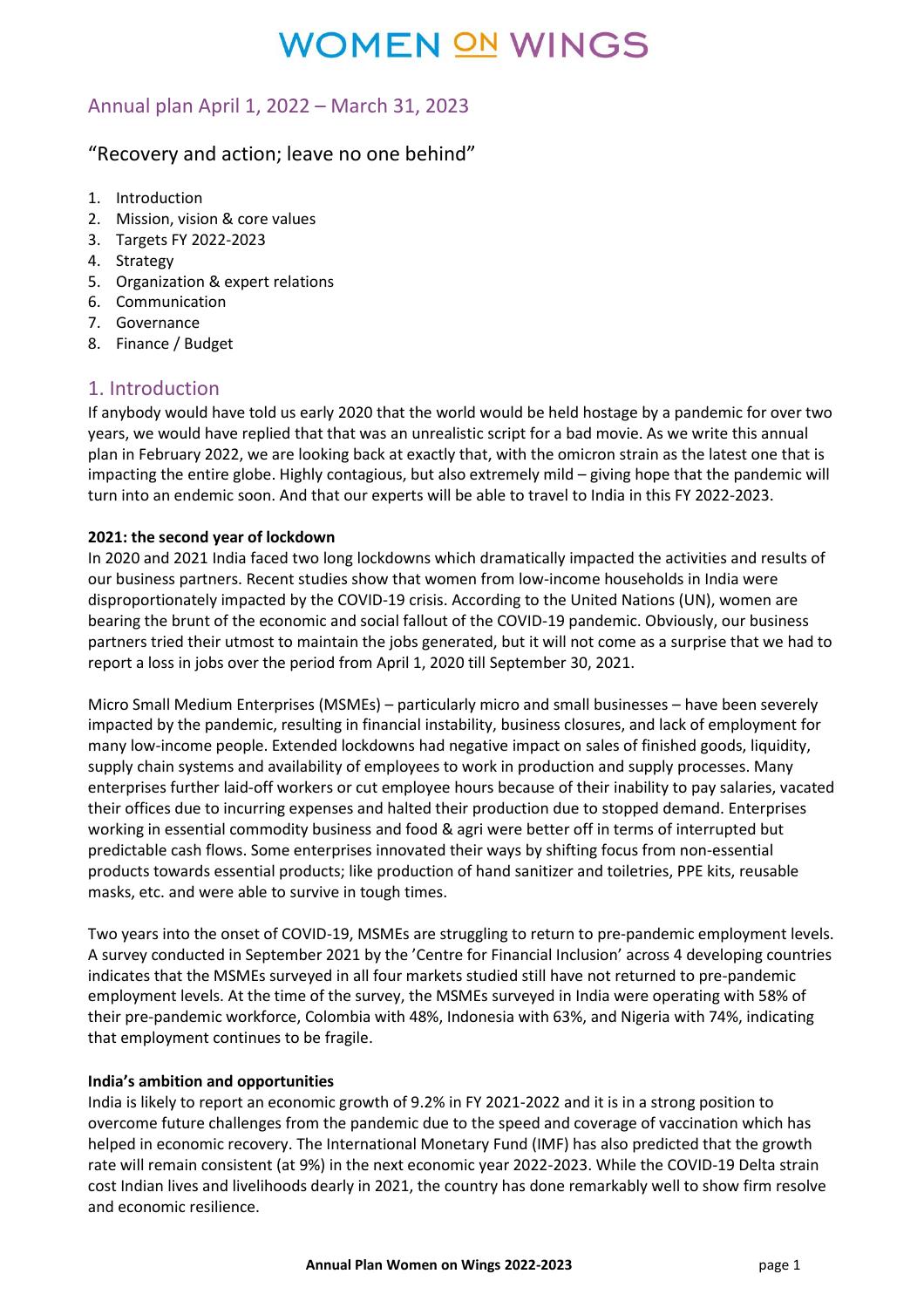India has grand ambitions for the next 25 years, and the government is pushing forward with its citizen empowerment agenda, promising jobs, inclusive development, healthcare transformation and women empowerment. With the economy rebounding to a size greater than pre-pandemic levels, the government aims to create 6 million jobs in 14 key sectors over the next five years through its Productivity Linked Incentive. While household spending and consumer spending still lag behind pre-pandemic levels, and industries like hospitality and tourism still suffer from the pandemic, the government hopes to rally momentum through new avenues like the green and digital economies.

#### **Women on Wings**

At Women on Wings, we are proud to work with a community of innovative, tenacious entrepreneurs who have responded and adapted to the COVID-19 crisis in inspiring ways. They have pivoted their business models to stay relevant, digitized inventory, set up new product lines, and taken care of employees and communities that they work with. As we complete almost two years of living and working with the pandemic, and move towards FY 2022-2023, we are asking our partners to take the time to step back and reevaluate their future plans – even though things are still fairly uncertain (at the time of writing this document). We are encouraging them to go back to the drawing board to re-think strategies for at least the next two years, identify the best- and worst-case scenarios, and develop business continuity plans.

And just as we pivoted our approach and offerings in the years 2019-2020 and 2020-2021, to support our partners in stabilizing and surviving, we will be tweaking and expanding our offerings to support them find opportunities to grow, while building resilience to navigate future shocks. Across our partners, we estimate a total job loss to the tune of 20,000 to 25,000 jobs as per 30 September 2021. All our efforts will be geared towards supporting our partners with the recovery of old and / or co-creation of new jobs to the tune of 25,000, end FY 2022-2023.

The new women entrepreneurship vertical brings new opportunities to accelerate our jobs result. We target to add another 30,000 jobs for women in rural India to our results, end FY 2022-2023. Not only that, it also brings new spirits to the Women on Wings' team and an opportunity to work with governments.

### 2. Mission, vision & core values

#### **BHAG** – **Co-creating 1 million jobs for women in rural India**

#### **WHY – Taking rural families out of poverty**

Our mission, or big hairy audacious goal, BHAG, is still the same as when Women on Wings was established in 2007: co-creating 1 million jobs for women in rural India. When rural women have control over the household money, this has positive implications for immediate well-being as well as raising the level of human capital and economic growth through improved health, nutrition and education outcomes. It is *the* way to break the cycle of poverty (source World Bank).

#### **HOW – By creating jobs for women in rural India**

Our vision is to provide tailor made business knowledge and mentoring to existing social businesses to scale their business and thus co-create sustainable jobs for women. Next to working with existing social businesses, we provide the same - but on a much larger scale - to governments on developing their women entrepreneurship programs. We act as investors in our screening of a potential partner / government program. Therefore, we do an extensive assessment of the potential business partner / government program which includes a discussion with its CEO and management based on mission/vision, ownership/entrepreneurship, growth ambition, track record, management in place and defined questions based on strengthening the supply chain.

Our definition of a job: paid work for 4 to 5 hours per day, depending on the availability of the woman who combines work with taking care of the children, household, livestock, and land.

#### **WHAT – Access to tailor made business knowledge and an online community platform**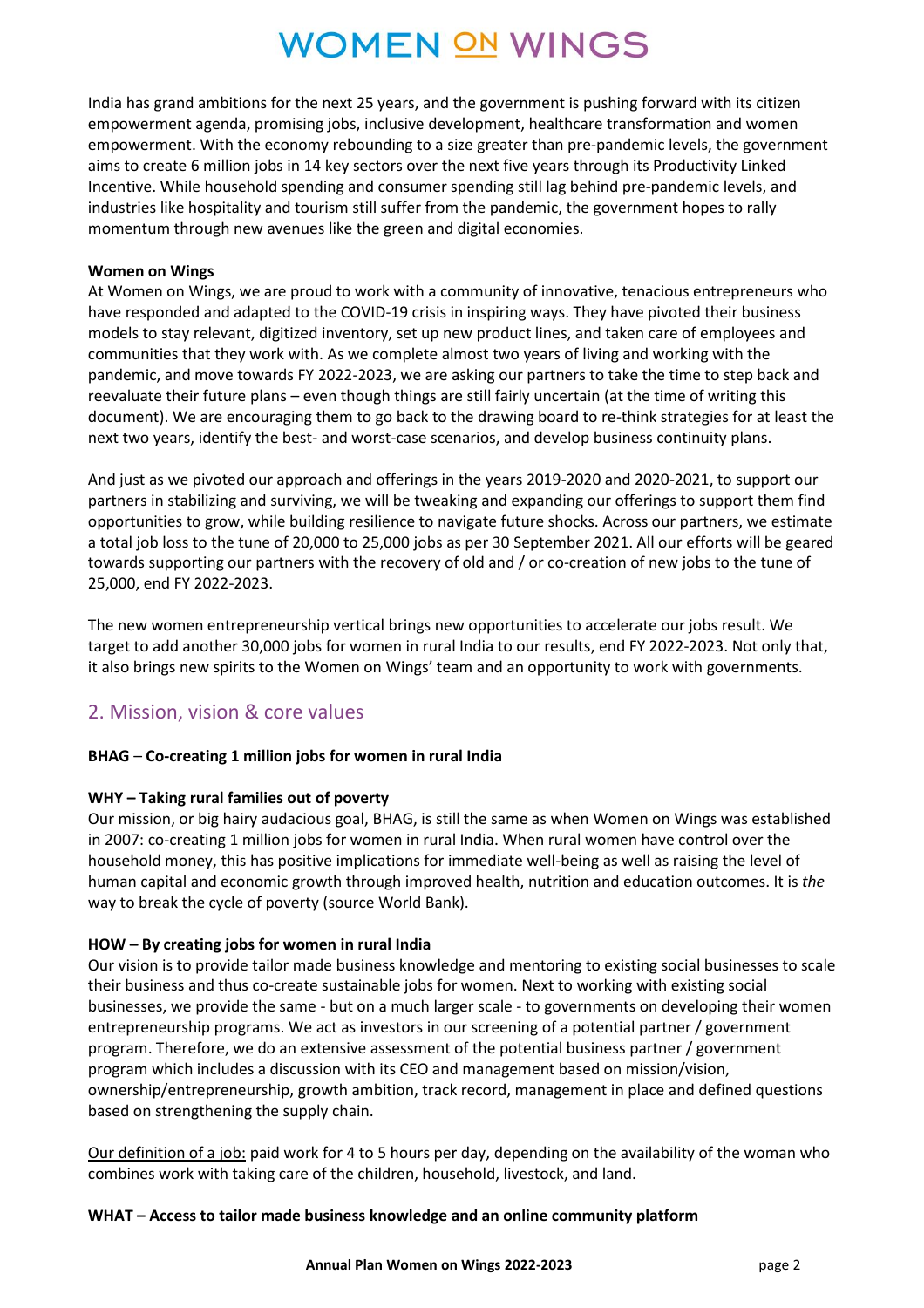We work with existing social businesses and bring in business knowledge / coaching to accelerate their business. We never start a business. We focus on enterprises with potential growth in women centric sectors such as textiles & handicrafts, food & agri and non-timber forest produce. Since FY 2020-2021 we facilitate two more services to accelerate the growth of our partners: access to market and access to finance. These new services are made available on our online community platform which we have launched in 2020.

#### **Our core values**

#### • *We breathe equality*

The other is you and therefore we treat any other person the way we want to be treated. We will always act with a sense of equality in a respectful way. By showing what we mean with equality in everything we do, we hope to be an example and nudge others to embrace equality.

We feel free to speak up and encourage our partners to do as well, with respect for everyone's opinion. This way, in collaboration, we learn from each other. Equality is fundamental for an impactful co-creation, which is needed to reach our goal and support our partners.

#### • *We are energetic*

Our people have strength, courage and energy for the heart of the business. With a pro-active approach, we motivate, challenge and inspire each other and our partners and their business. This gives them energy. They love that, because they want to grow.

Our passion for our work and having fun while doing it: this brings the fuel for this energy. We exuberate this energy and passion for our work, and you can see this in our body language, tonality and voice. This helps us to achieve our goal and deliver our work.

#### • *We live up to*

With everything we do, we set high expectations. We are passionate and committed to our goal: one million jobs. This is always on top of our mind. Because of this commitment, we are very loyal. To our goal, to our organization, to our partners and to each other.

We do what we say and we are transparent in how we work. If you want to live up to the job you are proactive, have discipline and take ownership to do what you need to do. We embrace the patience, perseverance and persistence, that is needed to get the job done, with humor.

#### **Sustainable Development Goals**

The seventeen United Nations' Sustainable Development Goals (SDGs) are a universal call to action to end poverty, protect the planet and ensure that all people enjoy peace and prosperity by 2030. Through our work, we contribute to SDGs:



### 3. Targets FY 2022-2023

#### **Social enterprise consulting**

- Recovery of jobs lost / co-create new jobs, totaling 25,000 jobs (see Introduction, page 3)
- 25 assessments
- 15 new business partners, 1 of which with at least 500 women at the start of partnership
- 3 CEO summits (1 online 2 on-site)
- 3 webinars
- 1 masterclass for social enterprise members on the platform

#### **Women entrepreneurship vertical**

- 30,000 extra jobs from the Jharkhand program
- Build partnerships with 2 other SRLMs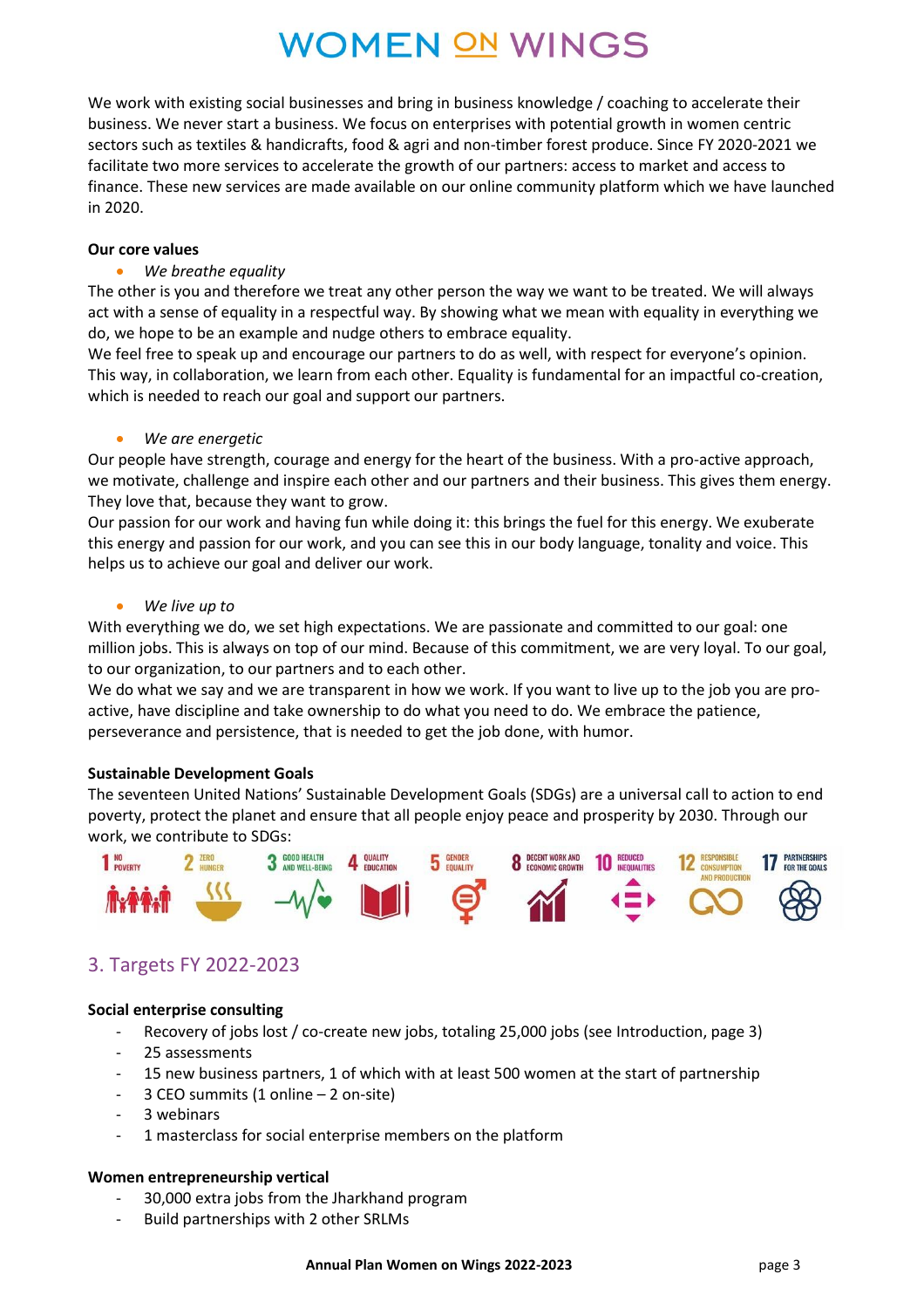### **Funding**

- 81,000 euro for FY 2022-2023
- A partnership of at least 150,000 euro for three years starting from FY 2023-2024

#### **Organization and Experts**

- Recruit a business consultant social enterprise vertical (Q1)
- 
- Recruit a program coordinator for every SRLM women entrepreneurship vertical \*
- Recruit a lead consultant  $-$  women entrepreneurship vertical  $*$
- \* Planning as per state, see women entrepreneurship vertical chapter 4
- Recruit a PR & Communications professional  $-$  per Q1
- Strategy, Annual Plan 2023-2024, and team building session with team India and NL in November
- 3 expert meetings
- Time spent by experts: 4,500 hours
- Research on reducing global footprint, and compensate our global footprint
- Training team members

#### **Communication**

- Press coverage: 12 publications
- News items: weekly
- E-Newsletter: monthly
- Celebrate  $15<sup>th</sup>$  anniversary
- Presentations/networking: at least one per quarter in relevant business networks in India and NL

#### **Community platform**

- Add at least 3 access to finance partners and 2 access to markets partners
- Organize 1 offline networking event for members and partners (post COVID-19)
- Content:
	- o 3 posts per week from Women on Wings
	- o 12 posts per month from the community

#### **Governance**

- New board member(s) Women on Wings per June 2022 (both for Dutch *stichting* and Indian foundation)

### 4. Strategy

### **4.1 SCOT for FY 2022-2023**

| <b>Strengths</b>                                                                                                                                                                                                                                                                                                                                                                                                                                                                                                                                                                        | <b>Challenges</b>                                                                                                                                                                                                                                                                                                                                                                                                          |
|-----------------------------------------------------------------------------------------------------------------------------------------------------------------------------------------------------------------------------------------------------------------------------------------------------------------------------------------------------------------------------------------------------------------------------------------------------------------------------------------------------------------------------------------------------------------------------------------|----------------------------------------------------------------------------------------------------------------------------------------------------------------------------------------------------------------------------------------------------------------------------------------------------------------------------------------------------------------------------------------------------------------------------|
| Platform – connecting multiple stakeholders<br>٠<br>and creating synergies<br>Strong connect with all social enterprises<br>In depth and focused consultancy<br>٠<br>Brand building (social media, conferences)<br>$\overline{\phantom{a}}$<br>Track record of 14 years' practical experience<br>$\overline{\phantom{a}}$<br>in building sustainable businesses in rural India<br>Strong Industry and improved Government<br>$\overline{\phantom{a}}$<br>network<br>Strong connect with National Rural Livelihood<br>۰<br><b>Mission</b><br>High quality & variety portfolio of experts | Lack of Indian experts that can bring in the<br>context in consultancy from Indian<br>perspective<br>Post COVID-19 revival of the paid model<br>Job growth for the short term at business<br>-<br>partners<br>Pertinence mature business partners<br>۰<br>Women entrepreneurship is new and needs<br>to be executed now<br>Availability of experts<br>۰<br>Engagement of members on platform<br>Funding in India for women |
| Dedicated team                                                                                                                                                                                                                                                                                                                                                                                                                                                                                                                                                                          | entrepreneurship program                                                                                                                                                                                                                                                                                                                                                                                                   |
| Strong network of our board members                                                                                                                                                                                                                                                                                                                                                                                                                                                                                                                                                     | Reduce carbon footprint                                                                                                                                                                                                                                                                                                                                                                                                    |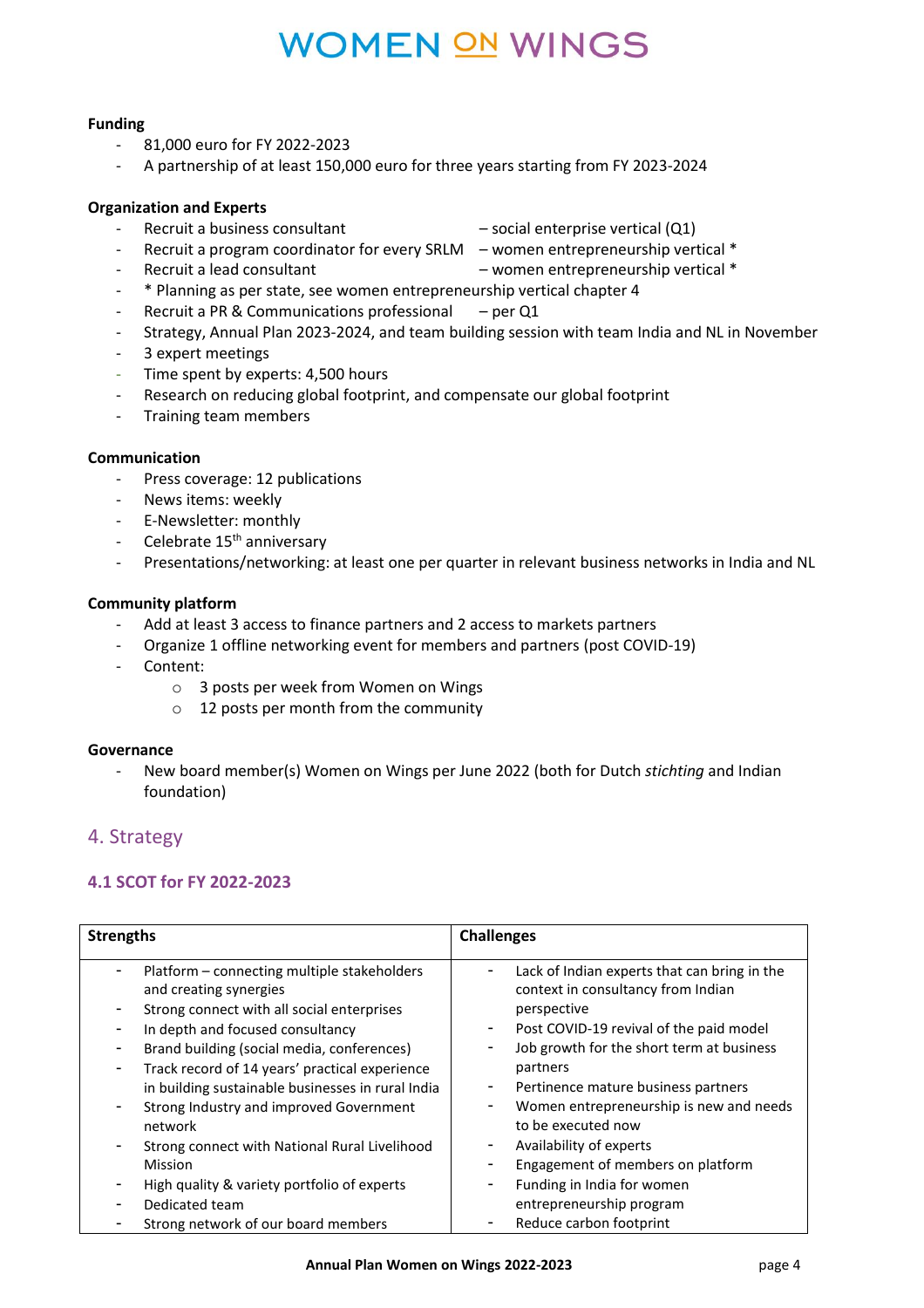| Agility and adaptability                                                                                                                                                                                                                                                                                                                                                                                                                                                                                               |                                                                                                                                                                                                                        |
|------------------------------------------------------------------------------------------------------------------------------------------------------------------------------------------------------------------------------------------------------------------------------------------------------------------------------------------------------------------------------------------------------------------------------------------------------------------------------------------------------------------------|------------------------------------------------------------------------------------------------------------------------------------------------------------------------------------------------------------------------|
| Transparent way of working                                                                                                                                                                                                                                                                                                                                                                                                                                                                                             |                                                                                                                                                                                                                        |
| CBF Recognition - procedures assessed                                                                                                                                                                                                                                                                                                                                                                                                                                                                                  |                                                                                                                                                                                                                        |
|                                                                                                                                                                                                                                                                                                                                                                                                                                                                                                                        |                                                                                                                                                                                                                        |
| <b>Opportunities</b>                                                                                                                                                                                                                                                                                                                                                                                                                                                                                                   | <b>Threats</b>                                                                                                                                                                                                         |
| Leverage the platform to create more<br>collaboration opportunities among partners<br>PUM partnerships for more domain expertise<br>Dairy sector in collaboration with National<br>Dairy Development Board<br>Going the extra mile for business partners by<br>-<br>facilitating / bringing better offerings from<br>finance, market and support partners<br>Impact reporting from different perspectives<br>Balance between on-line and on-site<br>workshops post COVID-19<br>CBF Recognition may lead to new funding | Underperformance of partners because of<br>COVID-19<br>Competition from free mentorship programs<br>COVID-19 and travel restrictions<br>Change of leadership at the state level<br>More partners becoming dormant<br>۰ |

#### **Explanation of the SCOT**

COVID-19 has disrupted our way of working. We could never had imagined 2 years without travel of experts to business partners in India. But it happened. Our community platform has contributed to a better and deeper engagement with our business partners and members. We were able to continue conversations and create synergies on the platform which started at monthly CEO summits and meet ups. Our community manager continues to focus on creating higher engagement on the platform.

Despite COVID-19 we have been able to onboard 10 business partners in FY 2021-2022. We have dropped our fees from business partner due to the circumstances, yet to revive the paid model will be a challenge. We have added new experts and have a good mix of expertise which makes our human capital stronger. We hope that we can start our normal way of working in a hybrid model – a mix of online and on-site workshops – from April 2022 onwards.

The new women entrepreneurship vertical has started in Jharkhand with the Jharkhand State Livelihood Promotion Society. This first program is the pilot and should give us lots of insights how to replicate the model in other states. The intensity of the program will put pressure on the availability of our experts. We need to recruit more experts in order to fulfill the demand of the program, and we shall work on a strategy to realize the same. The way to get into financial MOUs with the Governments will be a long and challenging one. Change of leadership at the state level is a big risk for the women entrepreneurship vertical. We will try our best to mitigate this risk by our constant engagement at senior levels and by regular reporting and monitoring.

Our partnership with PUM brings the opportunity to explore more sectors and enhance our service offering. We shall explore this in detail also for the women entrepreneurship vertical.

Our impact assessment report was appreciated and our transparent communication about job loss has increased our credibility amongst our stakeholders.

Underperformance of partners due to COVID-19 poses to be one of our biggest threats. We plan to overcome it by diversifying into new sectors like energy and waste management. Our focus on the dairy sector should hopefully pay off this year; we have managed to connect with the right people at the National Dairy Development Board, and hope we will be able to form a collaboration in the coming year. The fast growing category of organizations that work with a dual mission of funding social businesses and providing capacity-building or deep portfolio support, is emerging as our biggest threat. Many of these are led by, or are in collaboration with Central or State Governments, and have the critical combination of mentoring and money. However, Women on Wings' proposition is that of an independent provider of business knowledge and mentoring without any other interest than job creation.

Our ambition to co-create one million jobs for women in rural India is inevitably coupled with travelling to work with our business partners. Since 2019 we are compensating our carbon footprint. However, in today's society with increasing discussions about and witnessing growing proof of climate change, sapling planting initiatives are not enough. We need to reconsider our way of working to reduce our carbon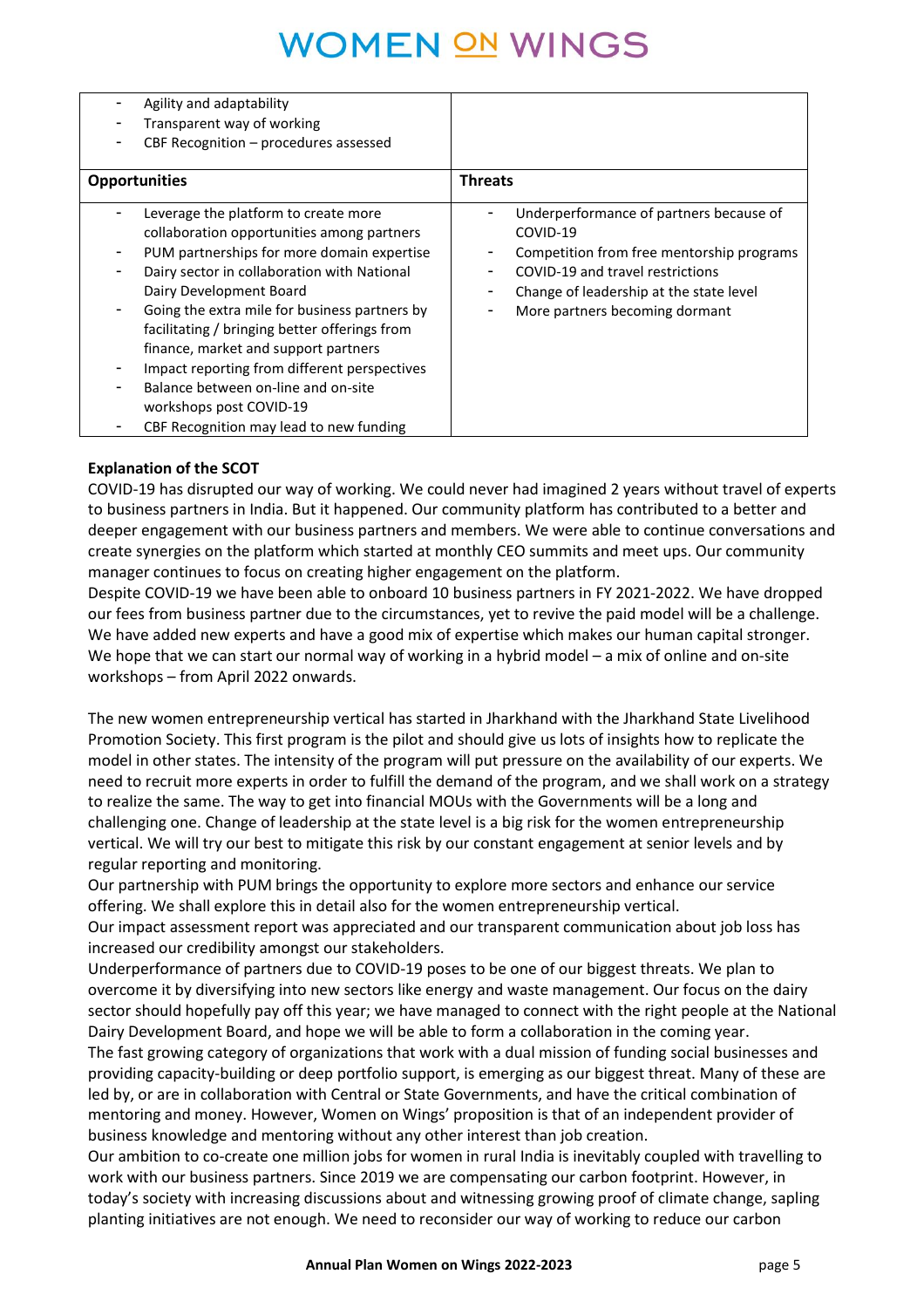footprint. In FY 2022-2023 we will do research on how to build more sustainable operations and still be successful with our business partners.

### **4.2 Women entrepreneurship vertical**

#### **Looking back FY 2021-2022**

In FY 2020-2021 we formalized our strategy to accelerate job numbers and commenced work to create large scale impact through the identified area of a women entrepreneurship development vertical. After multiple discussions with relevant experts, we reached a conclusion that for scale to be achieved we need to partner with the Government. With that understanding and the fact that we wanted to remain close to our core work of consultancy we reached out to many institutions and finally moved ahead with the National Rural Livelihood Mission (NRLM) and International Fund for Agricultural Development (IFAD). Through these institutions and after thorough desk research and assessment we shortlisted three states we would like to partner with:

- 1. Jharkhand
- 2. Uttarakhand
- 3. Maharashtra

During our assessment of Jharkhand State Livelihood Promotion Society (JSLPS) we identified the gaps, the opportunities to scale and the risks associated. We identified the steps needed to be taken in order to make the partnership successful. Detailed financial and human resources requirement planning was undertaken. We also defined ours, which was to allocate a dedicated team from JSLPS, who will work closely with us and will be held accountable. After multiple rounds of discussions with NRLM and JSLPS team members, we arrived at the final scope of work and drafted the MOU, clearly stating the roles and responsibilities of Women on Wings and JSLPS.

#### **In the year 2022-2023**

We plan to start with all three states in FY 2022-2023. Each state will need continuous engagement from anywhere between 4 to 6 years. We propose an initial two years' commitment from the state and the partnership will be evaluated by both parties post these two years. Subject to the evaluation an extension will happen.

#### **Impact numbers**

From FY 2022-2023 until FY 2028-2029 we will focus on working with three states, aiming to co-create at least 1 million jobs for women in rural India from this vertical. This number is extra to the jobs co-created through our consultancy work with existing social enterprises, our business partners.

#### **Jharkhand**

We have signed a non-financial MOU with the state and have already commenced work with JSLPS. We have hired a Dutch lead consultant, Merijn Heijnen, who is currently based in India. He will run the program together with Ronald till we start working with the next state.

- Interventions: we will work in Q4 of FY 2021-2022 on the business plan. In the FY 2022-2023 we have 15 workshops on different topics planned with the team.
- Impact: we expect 30,000 jobs to be co-created by the end of FY 2022-2023
- Financial resources: we have budgeted 60,000 euro for this year
- Human resources:
	- o Ronald and Merijn will jointly be responsible for the JSLPS program. As soon as the next program will start, Merijn will take the responsibility for that new program.
	- o A program manager for Jharkhand will be hired by Q4 FY 2021-2022.

#### **Uttarakhand**

Women on Wings has been in discussion with Uttarakhand Government and Indian Institute of Management of Kashipur (IIM Kashipur) for the Rural Enterprise Acceleration Project (REAP) which is a 6 year project that will commence from April 2022. IIM Kashipur is the local partner for the REAP project in Uttarakhand which would be working on research and domain specific consultancy. REAP will work with the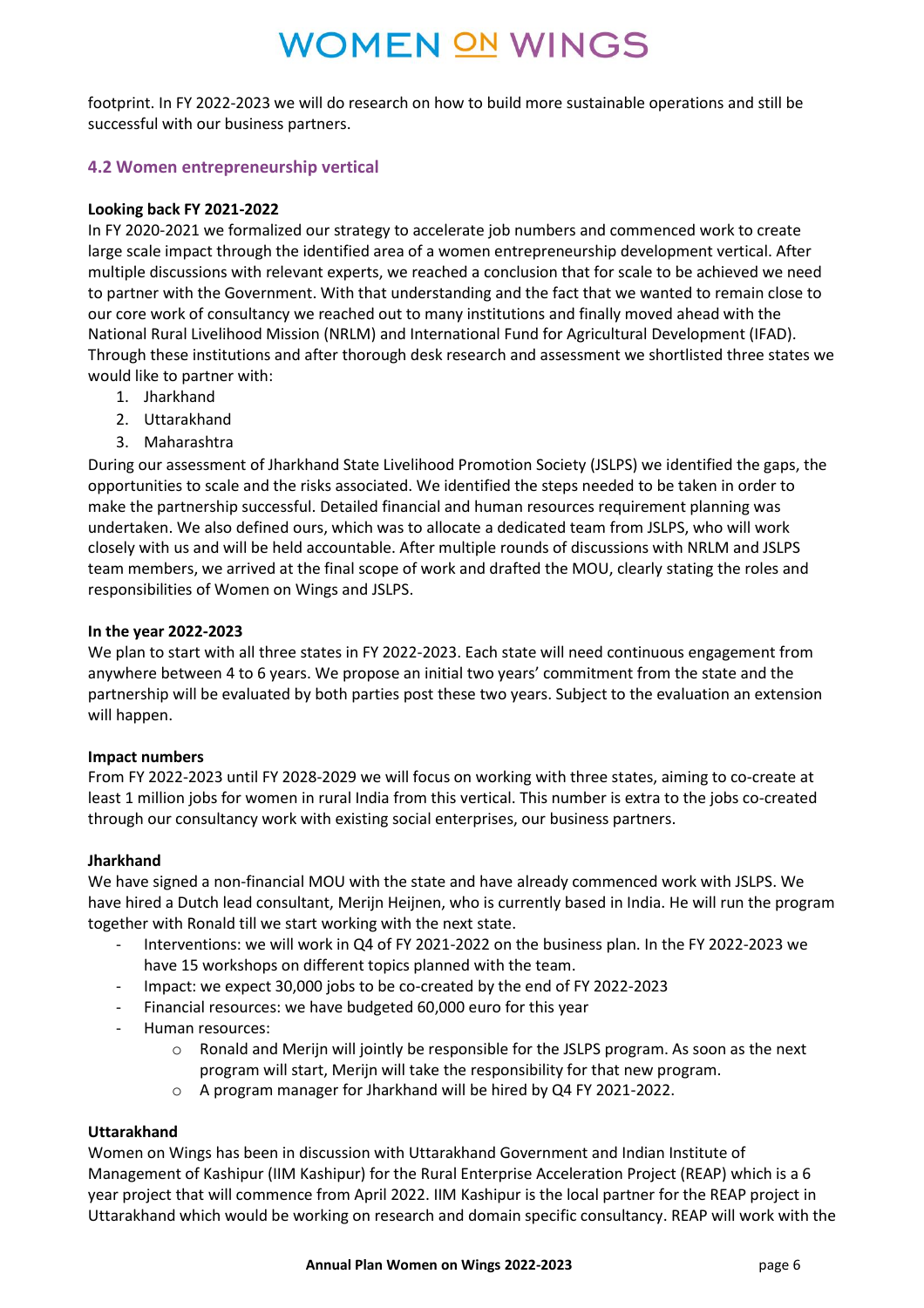enterprises developed under Integrated Livelihood Support Project (ILSP) and will collaborate with the Uttarakhand State Rural Livelihood Mission. ILSP is a joint initiative of the Government of Uttarakhand and International Fund for Agriculture Development (IFAD).

A basic concept note has been shared with the additional project Director of REAP. We plan to set up an onsite meeting with the team of REAP along with our local partner IIM Kashipur, to set the direction and scope of our interventions. We aim to sign a MOU in the beginning of FY 2022-2023, where parts of our expenses will be covered by REAP.

- Interventions: budgeted 8 workshops including assessment
- Impact: we expect jobs to be created from after one year of interventions, so in FY 2023-2024
- Financial resources: we have budgeted 40,000 euro for this year
- Human resources:
	- $\circ$  Merijn, the lead consultant who is already hired, will be responsible for this program
	- o We will hire a program manager as soon as we commence work

#### **Maharashtra**

We plan to conduct a field assessment for Mahila Arthik Vikas Mahamandal (MAVIM), the State Women's Development Corporation of Government of Maharashtra, in Q4 FY 2021-2022. We will submit our findings of the assessment and the proposal to the CEO of MAVIM. In our experience it takes approximately six months to finally sign the MOU after submission of the proposal. Considering that we would sign a financial MOU where in our out-of-pocket expenses will be covered by MAVIM, the lead time would be at least six months.

- Interventions: budgeted 6 workshops including assessment
- Impact: we expect jobs to be created from after one year of interventions, so in FY 2023-2024
- Financial resources: we have budgeted 50,000 euro for this year. The fund requirement in Maharashtra is higher because the salary level of the program manager will be higher in accordance with the state. Also, we will have to hire a lead consultant who in all probability will be based in The Netherlands. Unlike in the case of the other two states where the Dutch lead consultant is based in India.
- Human resources: we will hire a Dutch lead consultant and a program manager by the end of Q2 FY 2022-2023.

#### **Backup plan**

We have already started conversations with the Haryana Government just in case Uttarakhand or Maharashtra do not come through. Once we establish our worth and credibility with Jharkhand, opportunities of working with other states will be immense. We are confident that, if Jharkhand is a success, getting more opportunities with other states will no longer be a challenge. The NRLM has a list of other states where they are active and can recommend us there.

#### **Risk and risk mitigation**

We have identified certain risks and will follow the same methodology to mitigate them to extend possible.

If the CEO changes and the new CEO does not have the same vision We plan to sign a long-term MOU with the state Government. We will follow the process of

applying and getting onboarded through a single source RFP. Once we have this and we showcase our impact, then we have secured continuity as much as possible in the event of top management change.

- Weak implementation

We intend to hire a program manager stationed in the state who will work closely with the SRLM team and will oversee implementation process along with them. This program manager will work closely with our management and the experts to make sure that milestones are achieved.

Reduced interest of the staff

We shall be in touch with the CEO and share our progress report periodically with him/her. This will ensure continued interest from the CEO and thereby from the staff. Regular meetings with the Women on Wings team will be planned to ensure commitment and dedication to the project.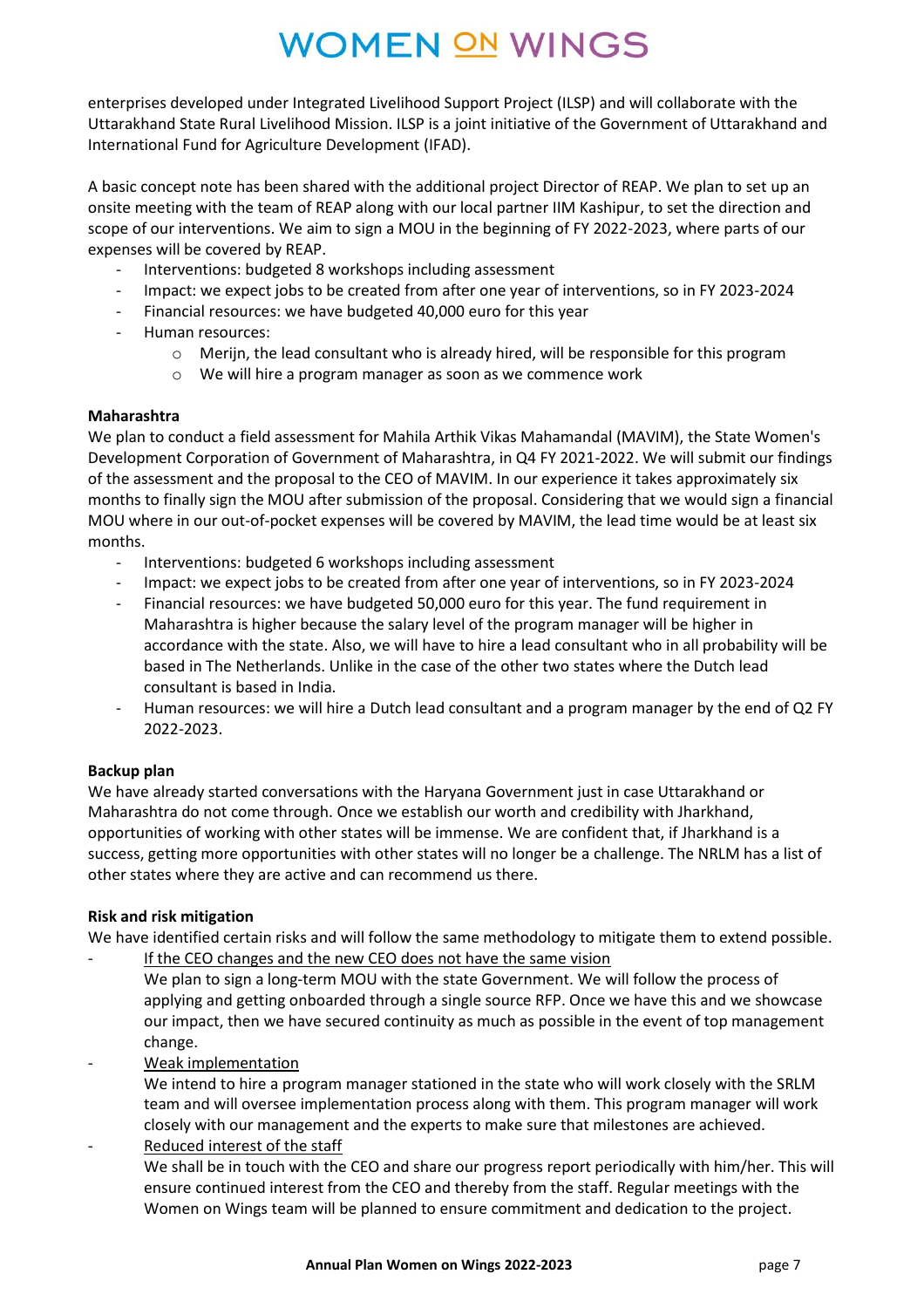#### - Availability of experts

We shall create a pool of experts at the start of the project based on their interest, expertise, and availability. We also will appoint a lead consultant who will be working closely with the experts.

### COVID-19

Yes, that is a risk no one can predict. Currently as we write this plan India is facing its third wave and our plans for January 2022 have already been pushed out.

#### **Funding requirement**

For FY 2022-2023 the expected costs for the women entrepreneurship vertical are 150,000 euro.

Over the next 7 years (until FY 2028-2029), our total expected costs for co-creating 1 million jobs within the women entrepreneurship vertical is 1.2 million euro. These are purely out-of-pocket expenses. The cost per job is 1.20 euro. We will withdraw 50% of these expenses from our designated reserve, and raise the remaining from the Netherlands and from respective SRLM's in India.

#### **4.3 Social enterprise consulting**

The pandemic turned out to be a watershed moment in funding for startups and early-stage businesses. Data from NASSCOM shows that India has the 3<sup>rd</sup> largest number of active incubator, accelerator and scalerator (focused on helping entrepreneurs with a product-market fit looking for rapid expansion) programs in the world. The funding ecosystem forsocial businesses has also evolved rapidly in the last two years, with the emergence of many new social incubators, seed funds and venture philanthropy programs. Government of India's start-up policy has been the key driver here and programs are being hosted by a variety of operators – academia, industry associations, government agencies, corporates, many in multi-party mode.

This highly competitive scenario creates two challenges for us:

- Reduced or delayed need for prospects to engage with Women on Wings as business partners
- Lack of interest/intent to pay for our services

To counter the above, and also to better support our partners in business recovery and growth, we intend to make concerted efforts across four dimensions:

- Strengthen core: Stronger, more tangible value proposition; wider pool of expertise
- Innovate: Transformative problem solving that focuses on emerging customer challenges and needs; leverage technology to create a step change in the level of knowledge and insight we deliver
- Collaborate: Build or join networks that exponentially elevate the value we create and deliver
- Engage: Share knowledge (beyond the workshops), stronger public brand, leverage platform

The following pages detail the key aspects of our approach in line with the above.

#### **New Partner onboarding**

We will work with all new business partners on the following business areas as a part of our onboarding :

- Business strategy review (we already offer this)
- Growth plan & Financial forecast

This new suite of offerings will require a greater degree of participation from experts in these business areas, and will therefore influence our expert recruitment and engagement.

#### **Special programs**

From our vantage point of working with many social enterprises, we recognize that while each of the enterprises that make up our portfolio are unique, many in the same sector, or in the same stage of growth, face similar issues, challenges, and potential opportunities. We are also able to identify when a particular social enterprise might benefit from experiences or best practices developed by other enterprises.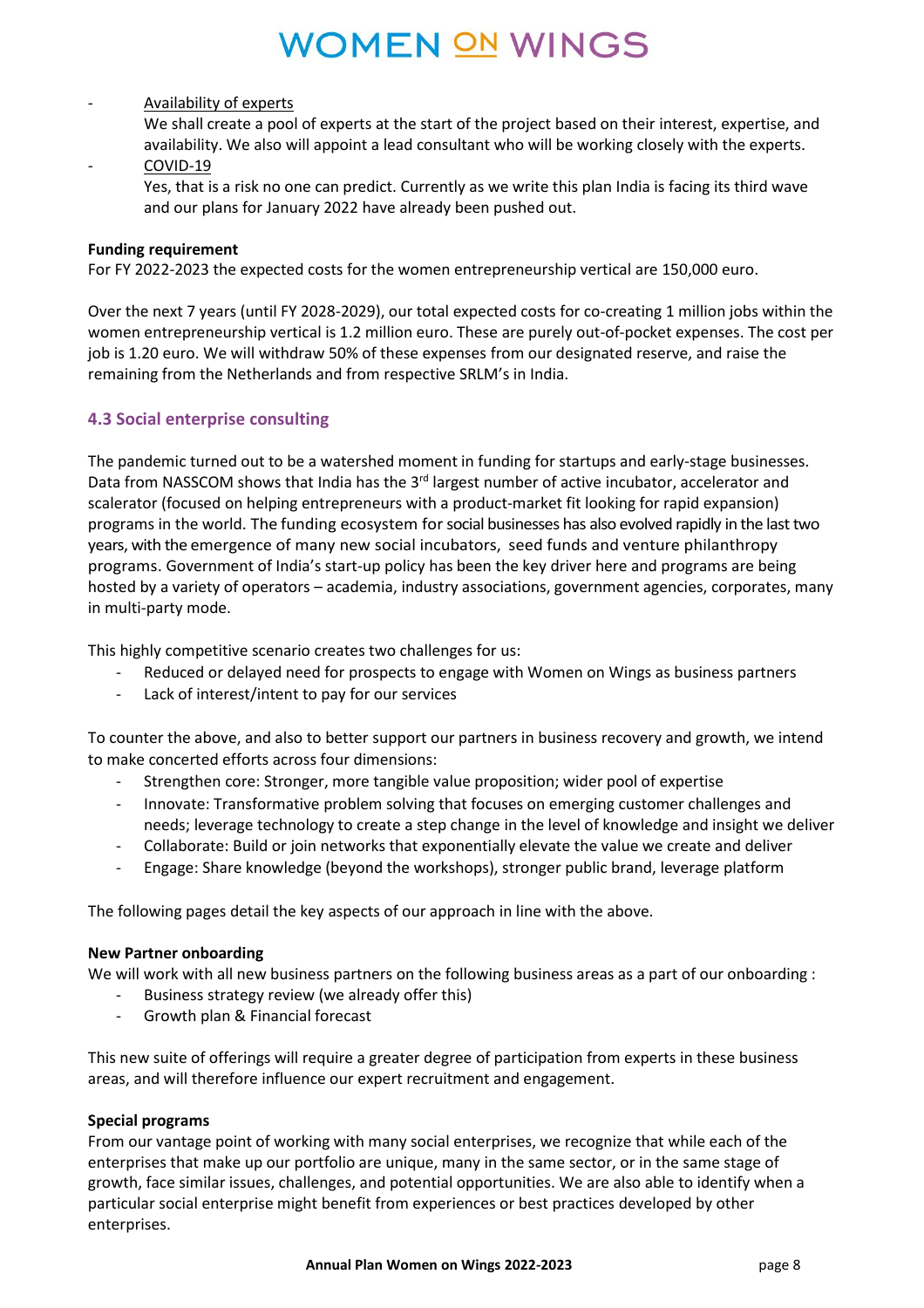We plan to add special programs delivered in cohort mode to our suite of offerings. Taking place over an extended duration, these programs would include a certain number of immersive modules designed to equip participants with in-depth knowledge and tools in certain critical areas. While Women on Wings has worked closely with social entrepreneurs for more than 14 years, the creation of such content would require additional knowledge and resources. Therefore, we will look for expert partners to help develop and deliver on this offering. We want to pilot this concept with a program on `managing the gender financing gap and building investment readiness' for women founders/women-led enterprises, and are in discussions with MIT D-Lab for the same. Many published reports, global - as well as India - focused, have highlighted the barriers women founders face when in need of investment, which leads to an inability to raise funding and thus to scale at the right time. This is the challenge we want to address through this `Investor readiness program'.

#### **Summits**

Our on-site CEO Summits have always seen a lot of traction with high participation, good engagement and encouraging feedback. Our online CEO summits have also been successful, and we see our partners' eager to partake off the peer learning and networking opportunities that summits provide. However, everyone is eager to return to on-site Summits as nothing can replace the warmness and value of face-to-face interaction. We plan to organize two on-site and one online CEO summits this year.

#### **Business partner engagement**

We strongly believe that the greatest support system for social entrepreneurs is among their peers who are on a similar journey, and that collaboration and not competition should be the mantra for this sector. Hence, we introduced monthly CEO meet ups in 2021, as a formal mechanism to facilitate engagement and networking. It has been energizing to see how the meetups have strengthened the engagement between Women on Wings and its business partners, and also between partners. Partners are actively seeking ways to support or work with one another, and a number of business alliances are being explored. We will continue with these online monthly meetups.

|                                                   |                                                                                                                                                                                                                                                                        | <b>Customer Segmentation</b>                                                                                                                                                                                                          |                                                                                                                                                                                                                                                                                   |                                                                                                                                        |
|---------------------------------------------------|------------------------------------------------------------------------------------------------------------------------------------------------------------------------------------------------------------------------------------------------------------------------|---------------------------------------------------------------------------------------------------------------------------------------------------------------------------------------------------------------------------------------|-----------------------------------------------------------------------------------------------------------------------------------------------------------------------------------------------------------------------------------------------------------------------------------|----------------------------------------------------------------------------------------------------------------------------------------|
| Intensity of engagement                           | <b>High</b>                                                                                                                                                                                                                                                            | <b>Moderate</b>                                                                                                                                                                                                                       | Low                                                                                                                                                                                                                                                                               | <b>Dormant</b>                                                                                                                         |
| Relationship                                      | <b>Mentoring Level I</b>                                                                                                                                                                                                                                               | Level II                                                                                                                                                                                                                              | Level III                                                                                                                                                                                                                                                                         | Closed                                                                                                                                 |
| Color coding<br>No. of on-site workshops per      |                                                                                                                                                                                                                                                                        |                                                                                                                                                                                                                                       |                                                                                                                                                                                                                                                                                   |                                                                                                                                        |
| year                                              | 3                                                                                                                                                                                                                                                                      | 1.5                                                                                                                                                                                                                                   | 0.5                                                                                                                                                                                                                                                                               | $\Omega$                                                                                                                               |
| No. of online workshops per<br>year<br>Definition | $\overline{2}$<br>Cohesive engagement,<br>mentor support & high<br>consultation availability.<br>Strategic alignment & support<br>across all value chain<br>functions. Conduct 3 on-site<br>workshops per year, apart<br>from online interventions &<br>mentor reviews | 1.5<br>Active engagement by the<br><b>Account Manager in</b><br>identifying the value chain<br>gap areas. Work on<br>engagement through on-site<br>workshops for 1 to 2 biggest<br>impact & pain areas. Other<br>interventions online | 0.5<br>Moderate engagement by the Low engagement by the<br><b>Account Manager, with</b><br>regular check on the health<br>and stage of the organization.<br>Identify areas in which<br>support is required & try<br>engaging through a workshop<br>once a year, online or on-site | 0<br>Account Manager. Every 6<br>months check on the health<br>and stage of the organization<br>to explore engagement<br>possibilities |
| Frequency of connecting                           | <b>Twice a Month</b>                                                                                                                                                                                                                                                   | Once a month                                                                                                                                                                                                                          | Once a quarter                                                                                                                                                                                                                                                                    | Once in 6 months                                                                                                                       |
| Platform partner                                  | Yes                                                                                                                                                                                                                                                                    | Yes                                                                                                                                                                                                                                   | Yes                                                                                                                                                                                                                                                                               | Yes                                                                                                                                    |
| Invite for WoW events                             | <b>Yes</b>                                                                                                                                                                                                                                                             | Yes                                                                                                                                                                                                                                   | Yes                                                                                                                                                                                                                                                                               | Yes                                                                                                                                    |
| Invite for summits                                | <b>Yes</b>                                                                                                                                                                                                                                                             |                                                                                                                                                                                                                                       | Yes                                                                                                                                                                                                                                                                               | Yes                                                                                                                                    |
|                                                   |                                                                                                                                                                                                                                                                        |                                                                                                                                                                                                                                       |                                                                                                                                                                                                                                                                                   |                                                                                                                                        |
| No. of partners                                   | 9                                                                                                                                                                                                                                                                      | $\overline{7}$                                                                                                                                                                                                                        | 9                                                                                                                                                                                                                                                                                 | 23                                                                                                                                     |
| Handicrafts & textiles                            | 5                                                                                                                                                                                                                                                                      | 3                                                                                                                                                                                                                                     | 6                                                                                                                                                                                                                                                                                 | 15                                                                                                                                     |
| Food & Agri                                       | 4                                                                                                                                                                                                                                                                      | $\overline{3}$                                                                                                                                                                                                                        | $\mathbf{1}$                                                                                                                                                                                                                                                                      | 5                                                                                                                                      |
| Forestry                                          | $\overline{0}$                                                                                                                                                                                                                                                         | $\mathbf{1}$                                                                                                                                                                                                                          | $\overline{2}$                                                                                                                                                                                                                                                                    | $\overline{3}$                                                                                                                         |
|                                                   |                                                                                                                                                                                                                                                                        |                                                                                                                                                                                                                                       |                                                                                                                                                                                                                                                                                   |                                                                                                                                        |
| Total no. of on-site workshops                    | 27                                                                                                                                                                                                                                                                     | 10.5                                                                                                                                                                                                                                  | 4.5                                                                                                                                                                                                                                                                               | 0                                                                                                                                      |
| Total no. of online workshops                     | 18                                                                                                                                                                                                                                                                     | 10.5                                                                                                                                                                                                                                  | 4.5                                                                                                                                                                                                                                                                               | $\mathbf 0$                                                                                                                            |

#### **Segmentation of business partners**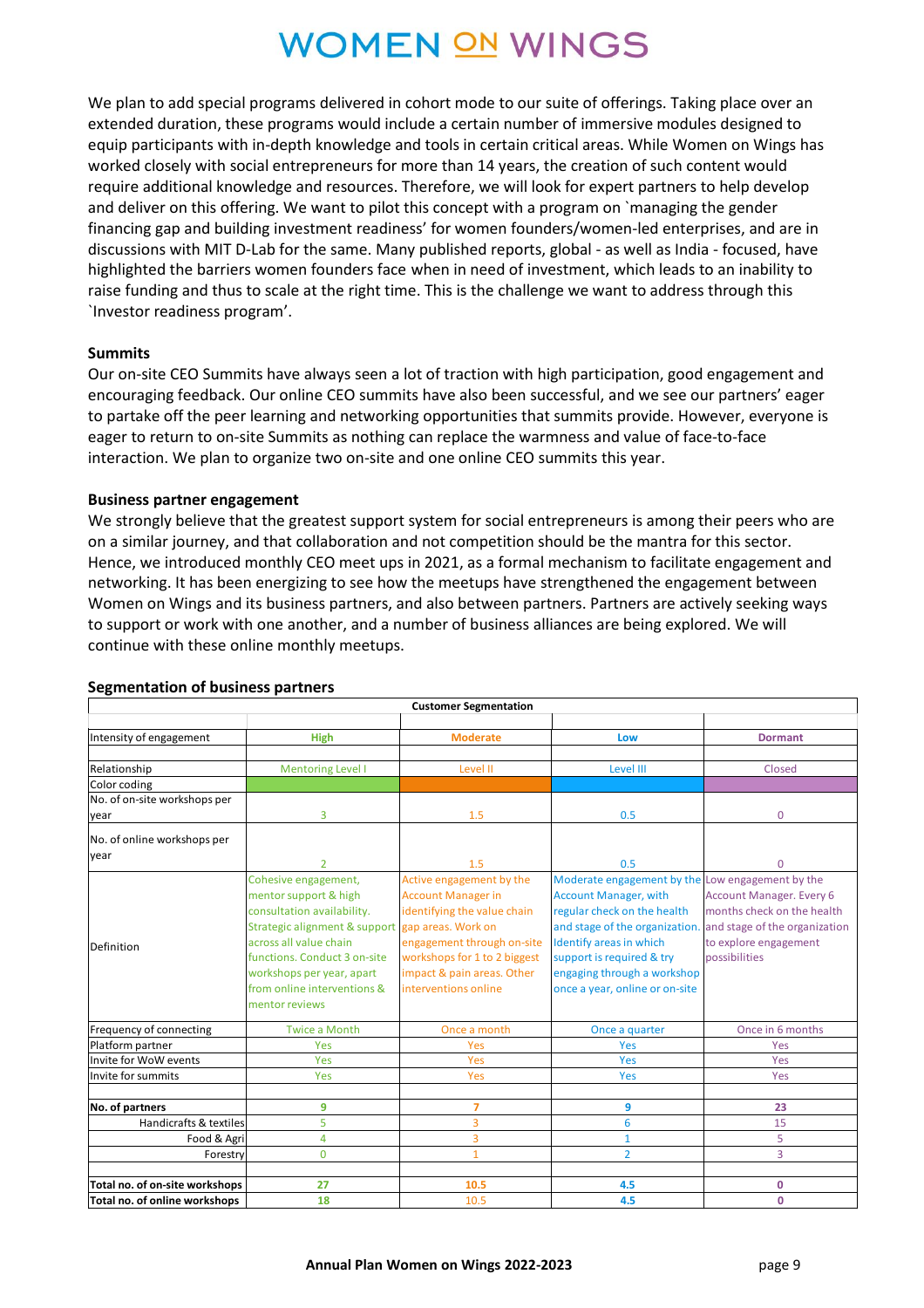To balance input and output, we will continue to have four levels of engagement with our business partners:

- 1. High
- 2. Moderate
- 3. Low
- 4. Dormant

Note:

- On-site workshops: On-site workshops take place at the business partners' office, and take on an average 30 expert hours including 2 days/16 hours spent on-site;
- Online workshops: An online workshop is cut into 6 sessions of 2.5 expert hours each. So,
- where it is mentioned 1 online workshop, we are organizing 6 sessions, totaling 15 hours spent by experts;
- The number of business partners is 'fluid'. In the table above it shows a total of 48 business partners, which is the actual number while writing this annual plan (January 2022).

#### **Job creation & growth overview**

Our business partners are aiming to regain pre-COVID-19 revenue position in the coming year, with a significant part of it achieved by the end of FY 2021-2022. We expect job recovery to lag behind revenue recovery. First of all, high inventory carried forward during the pandemic needs to be sold before production can increase. Secondly, the pandemic has pushed the rural economy towards a massive technology upgradation phase with e-commerce channels developing. These innovations may initially lead to a decrease in jobs but are expected to accelerate revenues and job numbers in the long term. Therefore, we expect to end FY 2022-2023 with a recovery of old and / or co-creation of new jobs to the tune of 25,000.

#### **Job overview**

We are adding the overview of jobs per partner from last FY. We had not received the impact sheet from all business partners in October 2021, so we estimated total job loss of 25,000 from what we had gathered from the majority of our business partners. We can only update with realistic job numbers per partner after assessing our business partners after closing the FY 2021-2022 (by May 2022).

#### **Consulting Fee**

Although India's overall macroeconomic situation is in a recovery mode, the growth is concentrated at the top end. Workers, farmers and small businesses are in a challenging financial situation which lowers the interest or intent of our partners to pay for our services. We therefore plan to continue with probono services in FY 2022-2023. Further, as highlighted at the beginning of section 4, the ecosystem has seen a steep rise in the number of `access to finance players' who also provide mentoring. We want to research this space, analyze service and fee structures of the various players, and use these inputs for our own model.

### **Support to social enterprise members on the platform**

A small but significant number of social enterprise members on our platform qualify to be Women on Wings' partners in most respects, but for the number of jobs for women they can create in the immediate or short term. Some of these have promising medium- and long-term growth plans and are on our `wait and watch list'. To help this set of members to deliver true on their promise, and also to engage more deeply with the member community at large, we plan to have the following offerings:

- Webinars: In FY 2020-2021, we introduced a series of webinars which were highly appreciated by our partners. Upon their request, we have continued to organize webinars (at least one webinar per three months). From FY 2022-2023, the primary target audience for webinars would be social enterprise members, although webinars would be open for all partners and members on our platform.
- Masterclasses: We would like to introduce online masterclasses on simple but essential topics using content developed for the women entrepreneurship program or curated from our consulting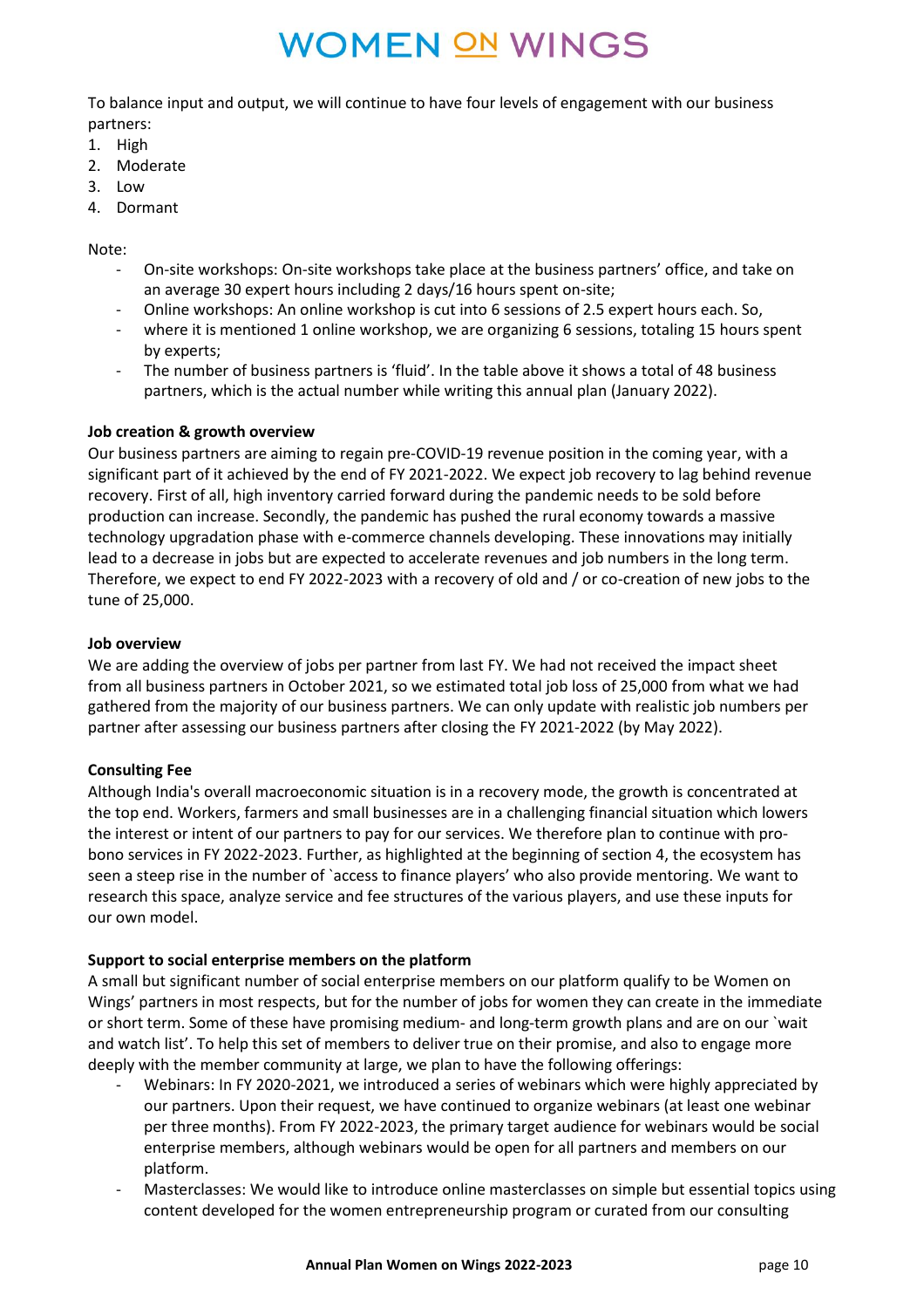assignments. Playbooks - Checklists, best practices, and examples developed and used for the masterclass will be made available as Playbooks on the platform.

#### **Service delivery**

Our mode of delivery will be a judicious blend of on-site and online. With new variants of the COVID-19 virus emerging and their rapid spread, we cannot say with any certainty when travel within India can start for experts and account managers in FY 2022-2023. Till the time it becomes safe to travel, the mode of delivery will remain online, facilitated by the platform. Even once we are able to travel for work, we want to continue with a blended mode of service delivery as a means to enhance flexibility, efficiency and our commitment to a sustainable way of working. We will also strive for an efficiency target of 1.5 when planning expert travel for workshops.

| <b>Target Segment</b>   | <b>Offering</b>           | <b>Structure</b>                                            |
|-------------------------|---------------------------|-------------------------------------------------------------|
| <b>Business Partner</b> | Online Workshop           | A maximum of 6 sessions, 2.5 hours each per topic           |
|                         |                           | No more than 2 cancellations allowed                        |
|                         | On-site workshop          | $1.5 - 2$ -day workshop                                     |
|                         | <b>Executive Coaching</b> | One-on-one coaching of entrepreneur/CEO and executive team; |
|                         |                           | 3-4 onsite workshops                                        |
|                         | Summit – On-site / online | On-site: 2 days                                             |
|                         |                           | Online: 2 consecutive days, 2-hour session each day         |
|                         | Onboarding suite          | Blended                                                     |
|                         | Special Programs          | Blended                                                     |
| Social<br>enterprise    | Webinar                   | Online                                                      |
| the<br>member<br>on     | <b>Masterclass</b>        | Online                                                      |
| platform                | Playbook                  | Online                                                      |

#### **4.4 Research & Acquisition**

#### **Impact**

To reach our target of co-creating 1 million jobs, we will continue focusing on finding promising prospects in terms of growth potential in number of jobs for women, with a good mix of entrepreneur at the helm and scale of business. We have decided to not consider prospects with job numbers less than 150 as viable in this year unless the growth potential justifies it, and for that decision is made on a case-to-case basis after discussion within the team.

#### **Focus Sectors**

Research will continue scouting for new prospects across the three core sectors, textiles & handicrafts, food & agriculture and NTFP (non-timber forest produce). Two new sectors of interest are waste management and clean energy.

*Waste management:* In waste management, our initial research indicated that women being employed in this sector are primarily in urban areas. Recently we have come to know of models wherein some part of the processing, and most of the upcycling, is being done by women in rural areas. We will actively seek out prospects in this sector which is at the exciting confluence of creating livelihood and preserving the environment.

*Clean energy:* In the clean energy vertical, rural women are employed in sales, distribution, and service for rural markets. However, as per our current information, these women are either self-employed or working with multiple, small third-party agencies. Capturing impact may be difficult in such case. However, the sector remains attractive for its sheer potential and ability to grow, because of government focus and subsidies and also because of the sustainability aspect.

*Textiles & handicrafts:* The Indian handicraft and textiles industry has been hit the hardest in the COVID-19 crisis. Social enterprises in this sector are looking for support to revive and grow their businesses and we see a lot of positive interest and quick responses to our research efforts.

*Food & agriculture:* In the food & agri sector, dairy is one of the largest employers of rural women in India. This has been a difficult category for us to crack. A few promising enterprises in this sector are provided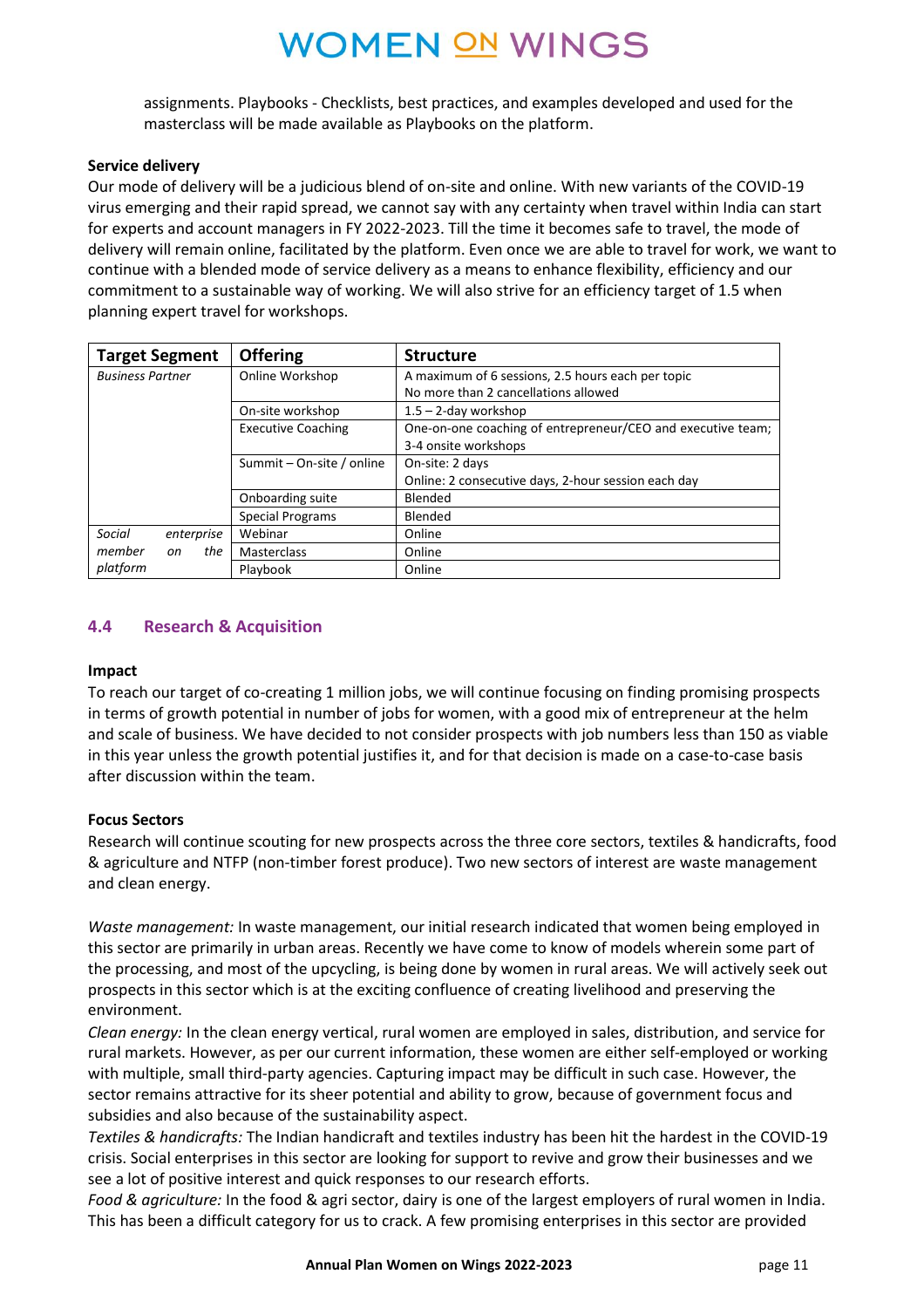technical and funding support respectively, by the National Dairy Development Board subsidiary, NDDB Dairy Services (NDS) and Dhani, the dairy delivery initiative of Tata Trusts. We recently met the Operational head of NDS to pitch our expertise (Women on Wings & PUM) as a complement to their offerings for this sector, and hope for a meeting with their MD in the coming months to take this discussion forward. We hope to make some inroads in this sector in the new financial year.

*Forestry:* The tribal community of India collects non-timber forest products (NTFPs), estimated to be worth around INR two trillion annually, but the benefits have not accrued to the tribals as the sector is highly unorganized. Right from gathering the NTFPs from the forests to the first level processing and getting NTFP ready for the market and its consumption locally, the bulk of the work is done by women. The Indian Government has a focus on getting this sector organized, and this gives us the confidence to continue researching prospects in this sector.

#### **Field assessments**

The process of onboarding has changed over the last year. Post the regular first steps by the research team, we now first conduct a thorough online assessment. If travel opens up again, this online assessment should give us the conviction that a field visit to the prospect is relevant, or not. We expect to onboard 15 new business partners in FY 2022-2023 and to achieve this number to conduct 25 field assessments. We will target two assessments or a combination of one assessment and one on-site workshop in a field trip to minimize travel and maximize efficiencies.

#### **Support partners**

We continue our research to find parties that could support our business partners, such as access to market (e-commerce platforms) and access to finance (Social investors/Venture Capitalists**)** entities. We will invite them to become partners on our platform. Also, a regular check on the portfolio of these partners will be done to look for new prospects.

#### **PUM partnership**

Access to business knowledge and technical domain expertise are a powerful liaison to create incremental social impact. As things get back to normal, we expect that our collaboration will materialize in a better way.

#### **Reduce carbon footprint**

The consultancy work with our business partners is inevitably coupled with travelling to work with them. On a global level, society is increasing discussions about climate change, and we are more and more witnessing the sad proof that it is happening. We need to reconsider our way of working to reduce our carbon footprint. However, to be successful with our business partners we need to be on-site. At all times, we shall look at efficiency, but we are convinced that we can do more.

In FY 2022-2023 we will do research on how to build more sustainable operations in our existing consultancy work and also in the new women entrepreneurship programs. Not just in finding tools for online workshops, or looking for efficiency in traveling, but also at researching opportunities for finding experts in India.

#### **Summary**

| <b>Metric</b>           | Target                  | <b>Remarks</b>                                   |
|-------------------------|-------------------------|--------------------------------------------------|
|                         |                         |                                                  |
| New partners            | 15                      | At least 1 large partner with current job        |
|                         |                         | numbers >500 women                               |
| Assessments             | 25                      | on-site                                          |
| New Business consultant | 1 (end of Q1, FY 22-23) | Ιf<br>recruitment<br>against<br>current          |
|                         |                         | requirement is not met by 31 <sup>st</sup> March |
|                         |                         | 2022, this number will be 2                      |
| Summits                 | 3                       | 2x on-site & 1x online                           |
| Special Programs (new)  |                         | Blended                                          |
| Webinars                | 3                       | Online                                           |
| Member masterclass      |                         | Online                                           |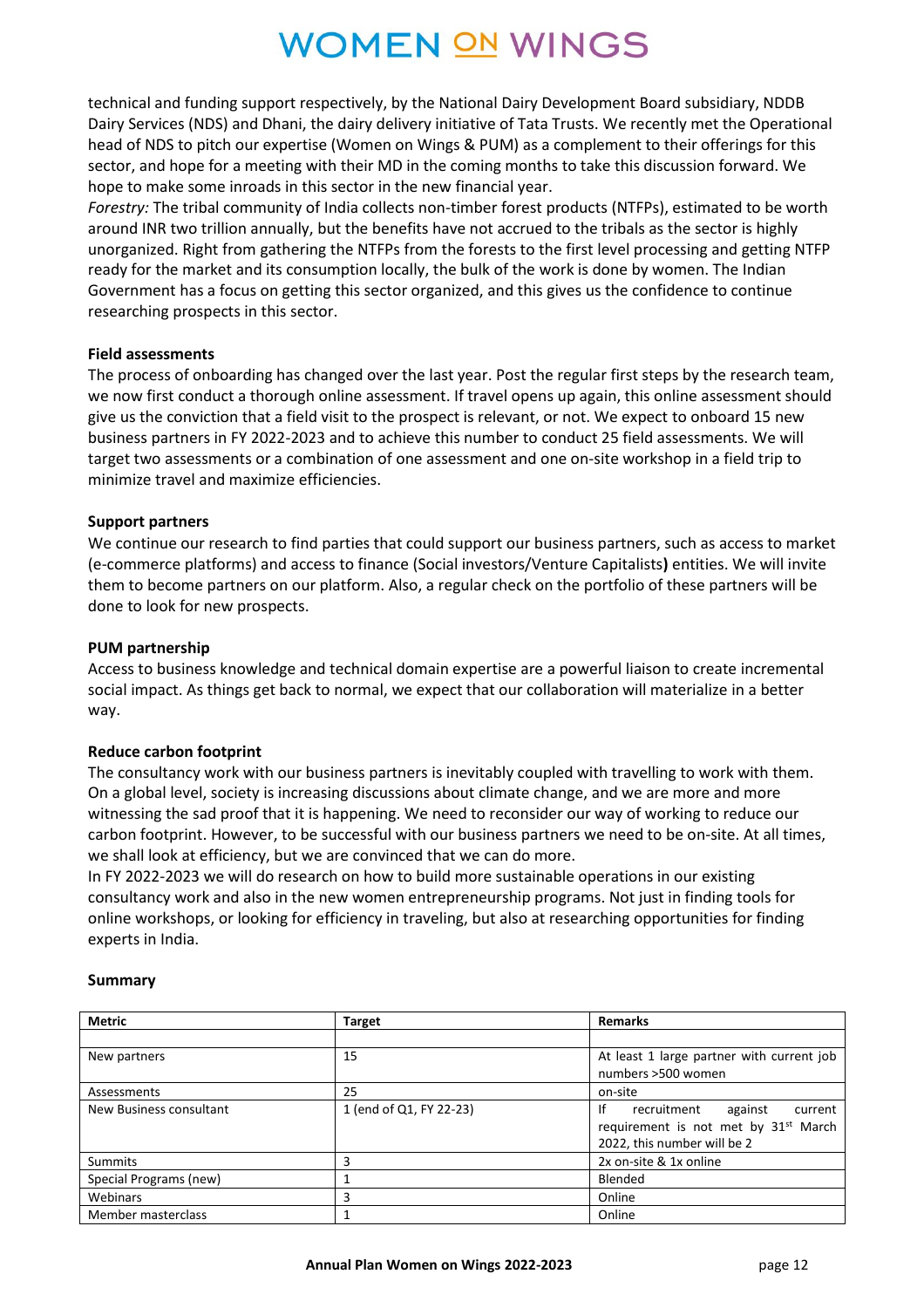## 5. Organization & Expert Relations

Women on Wings is a social enterprise with a small staff supported by experienced business professionals who voluntarily donate their valuable time and skills. However, not without setting standards. After all, volunteering for Women on Wings comes with the responsibility to perform in agreement with our core values. So, we are selective about with whom we work. We formulate a specific profile for each role or challenge and make no concessions. We aim to realize impact and sometimes someone simply just does not fit the culture or philosophy of our organization to make this difference. We will always be true to our values: equality, energetic and living up to (see chapter 2). In recruiting new expert volunteers this means that regardless their professional expertise they also need to embrace these. These values have become our trademark and form the foundation of our services.

We work on realizing our mission with the support of these volunteering professionals, each of them with at least 15 years of experience in their specific field. They work together with the Indian social entrepreneurs, our business partners, in interactive workshops and webinars on the development of the business. The professionals are not employed by the organization but are essential to the core concept of the Women on Wings model. They are our human capital.

Many of our experts are increasingly very busy with their paid day jobs. Next to that and considering the target of signing up 15 new business partners and the women entrepreneurship vertical, there is a need for far more expert capacity. We expect to almost double the time spent by experts in FY 2022-2023 (4,500 hours versus 2,500 hours in FY 2021-2022), assuming traveling to India can start by April 2022. We aim to realize this through increasing availability of existing network of experts and recruiting new experts.

In case sufficient expert capacity cannot be found through existing platforms and our current experts' networks, we shall consider paid recruitment. Also, we aim to find more male experts to reduce the gender gap in our expert base.

As soon as traveling to India will be possible again, we will start checking availability and plan workshops, both for social enterprise consulting as well as for the women entrepreneurship vertical. Last year we expanded our capacity in certain areas. So, at first it is expected that the current capacity will be sufficient. During the year we will have to monitor expert availability versus expertise needed very closely and act accordingly in case the latter exceeds the first.

Last year, we noticed interest from young professionals, and we started exploring what and how the "next generation experts" could contribute to our cause, now and in the future. They assessed our social media and community platform, and their recommendations were discussed with the responsible team members. In FY 2022-2023 we shall involve them in our online sessions like webinars and summits with business partners to again get their feedback.

### **Engagement**

Meetings: After a physical expert meeting in February 2020, the COVID-19 pandemic hit, and we changed to online expert meetings to keep them engaged and informed. In June 2021 we had a hybrid meeting with a few experts physically participating and a few online. Online works but nothing beats meeting and brainstorming in person. In hybrid meetings it is extra challenging to involve the online audience. We hope to be able to organize three offline expert meetings in FY 2022-2023. However, as we write this annual plan the omicron strain is increasing extremely fast across the globe and lockdowns are happening again. Community platform: Also, we will be working on more active engagement by the experts on our platform. Our plan is that at least once a month an expert will share relevant content and/or trends from her/his/their field of expertise on our platform.

### **HR**

The development of the women entrepreneurship vertical will require more capacity in the women on Wings organization, in both skills and network. We aim to expand our team with the following roles:

PR & Communications professional  $- Q1$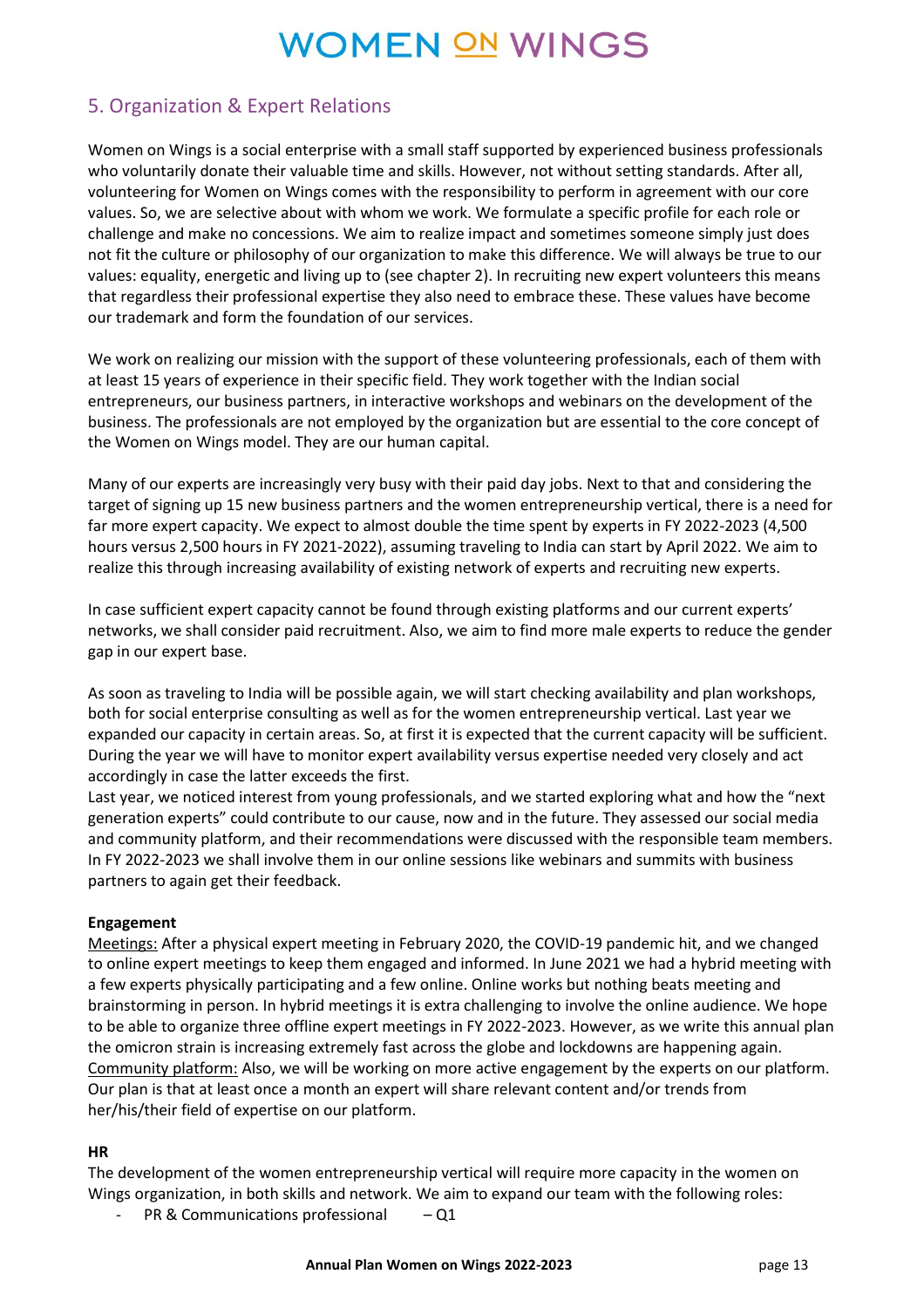- - business consultant social enterprise vertical (Q1)
- 

- program coordinator for every SRLM – women entrepreneurship vertical \*

- 1 lead consultant – women entrepreneurship vertical\*

o \* Planning as per state, see women entrepreneurship vertical, chapter 4

#### **Integrity policy**

In FY 2021-2022 we decided upon the standards that we consider important for acting with integrity within Women on Wings in relation to all other parties involved. The aim of the policy is to prevent misconduct and violations as much as possible. We updated our processes, added it to agreements (which also include the code of conduct and consent form GDPR), and included it in the induction program. We shall discuss our integrity policy once per year in an expert meeting to continuously keep this topic alive.

## 6. Communication

Communication showcases our work in India with the business partners and supports the continuous development of stakeholder engagement (funding partners, network partners, business partners, press). It aims at creating awareness about Women on Wings for multiple stakeholders, developing loyalty of our experts, recruiting new experts, and creating ambassadors for Women on Wings, who all will take part in the communication.

The script which we created to interview the last mile beneficiary women could be used during the only two field visits that took place last FY. Thanks to our business partners we were able to publish some more stories about artisans and farmers. The stories about these women explain the 'why' of our work and aim to inspire our audience and validate our work. We aim to publish one 'success story' per monthly enewsletter, assuming we shall be able to do regular field visits in FY 2022-2023.

Next to a growing number of followers, we also receive a growing number of direct messages on our social media. We reply to all comments / queries, also to those received per email in the general 'info' box (except commercial/fraud/SPAM).

### **Looking back FY 2021-2022**

In FY 2021-2022 there have been no physical external events in India, and only a few in the Netherlands. We did participate in online external events. We invested in assessing the impact of Women on Wings' work among our experts and business partners. As it turns out, the impact is reciprocal: the business partners and experts learn from and inspire each other which clearly adds value in India and in the Netherlands. The report was presented to Ingrid Thijssen, chair of the Dutch VNO-NCW entrepreneurs' association, which resulted in quite some buzz around the brand. The external communication about the job loss was well received and adds to our credibility.

#### **Looking ahead FY 2022-2023**

We look forward to participating in physical events again in FY 2022-2023. We shall identify the right media, events and platforms to present our work. An important criterion for participation is to get Women on Wings a (free) speaking slot. Quality over quantity. We expect that the women entrepreneurship vertical will open new doors for us to participate in the many specific conferences about this topic in India. Since the Women on Wings model and organization are expanding, we shall be expanding the team with a dedicated PR & Communication person who will realize a professional and consistent communication to all stakeholders about the Women on Wings work, results, and challenges. We shall create a holistic communication strategy for all stakeholders in India and the Netherlands, including the community platform.

### **Anniversary**

On September 4, 2022, Women on Wings will have existed 15 years. We aim to celebrate this anniversary with our warm and business network in the Autumn of 2022, both in the Netherlands and in India.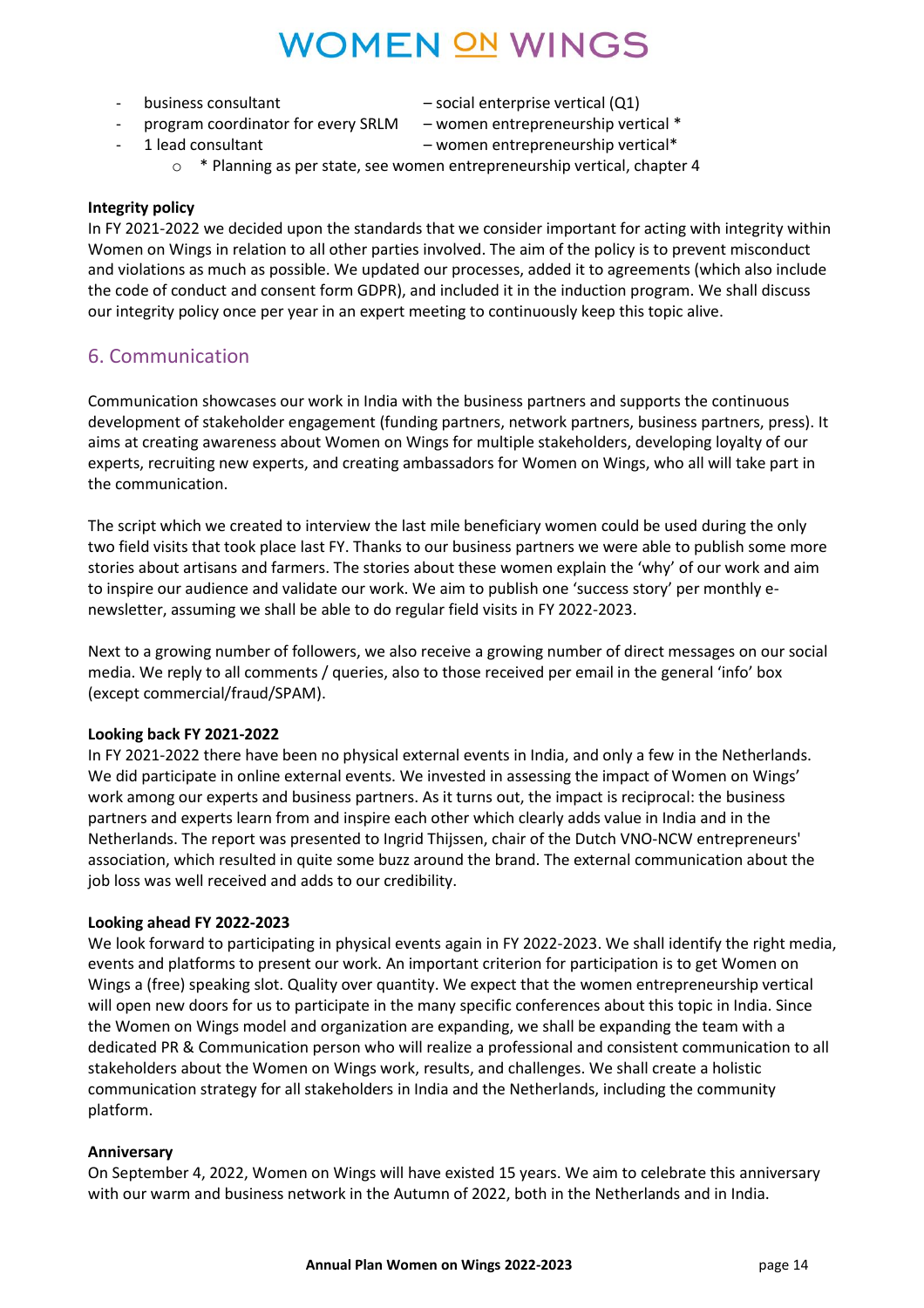### **6.1 Community Platform**

The aim of the Women on Wings community platform is not to grow to as many members as possible, but to attract the right audience. Therefore, we do not focus on social media like Facebook and Instragram to promote out platform, but on Linkedin. However, most of the new members are found during our research for new business partners.

The community platform was launched in February 2020. As we write this annual plan in January 2022, we have grown to become a community of 239 users comprising social enterprises, access to market partners, access to finance partners, supporting partners, and the Women on Wings team, experts, and board.

#### **Looking back FY 2021- 2022**

In the 2<sup>nd</sup> year of launching the community platform, we conducted a baseline survey with users which resulted in the identification of needs and gaps. Using this, plus the data from Google Analytics, we added and edited some technical features at the backend, like the option to add a 2<sup>nd</sup> or 3<sup>rd</sup> person who would be more likely to engage on the platform. We built a strategy and developed a content calendar, and SOPs on addressing collaboration or query posts, and welcoming new users. As a result, we saw a strong continuous increase in user engagement, starting medio FY 2021-2022.

#### **Looking ahead FY 2022-2023**

#### Onboarding of users

We continue to onboard relevant social enterprises and aim to onboard 2 access to market partners and 3 access to finance partners.

- Every new user will receive a welcome call from our community manager to explain the usage and navigation of the platform, and the benefits of enabling notifications.
- New users are invited to identify a  $2<sup>nd</sup>$  or  $3<sup>rd</sup>$  the person who will be the likely user(s).

### Engagement of the community

- Offline interactions with users plus our online CEO Meet Ups, Summits, and webinars have proven to boost engagement at the platform. Therefore, our community manager will have conversations with 10 users per month and encourage users to post their queries or opportunities.
- Social enterprise users at the platform are divided into 2 types: social enterprise members that do not (yet) take our consultancy services and social enterprise (SE) partners that do. Therefore, engagement with SE members is generally less than with SE partners. To increase this engagement, and convert SE members into SE partners, we will introduce events like physical masterclasses or webinars specifically for SE members.

#### Content creation

Content is the key to engage the community on the platform. Content is posted by either the Women on Wings team and experts, or by the community themselves. Content posted by the community is the direct proof of engagement.

#### *Content by Women on Wings*

- Type of content we have identified which type of content is of utmost interest to the community: Women on Wings' posts about partners, awards or grants related to social entrepreneurship, and collaboration opportunities between partners.
- Frequency of content Google Analytics has helped us identify the days with maximum viewership: Monday, Wednesday and Friday. The target for content is 3 posts per week from Women on Wings' team and experts.

#### *Content by the community*

Type of content- users generally post news related to their organization, like award received, new products launched, upcoming events or exhibitions, queries or information required from peers.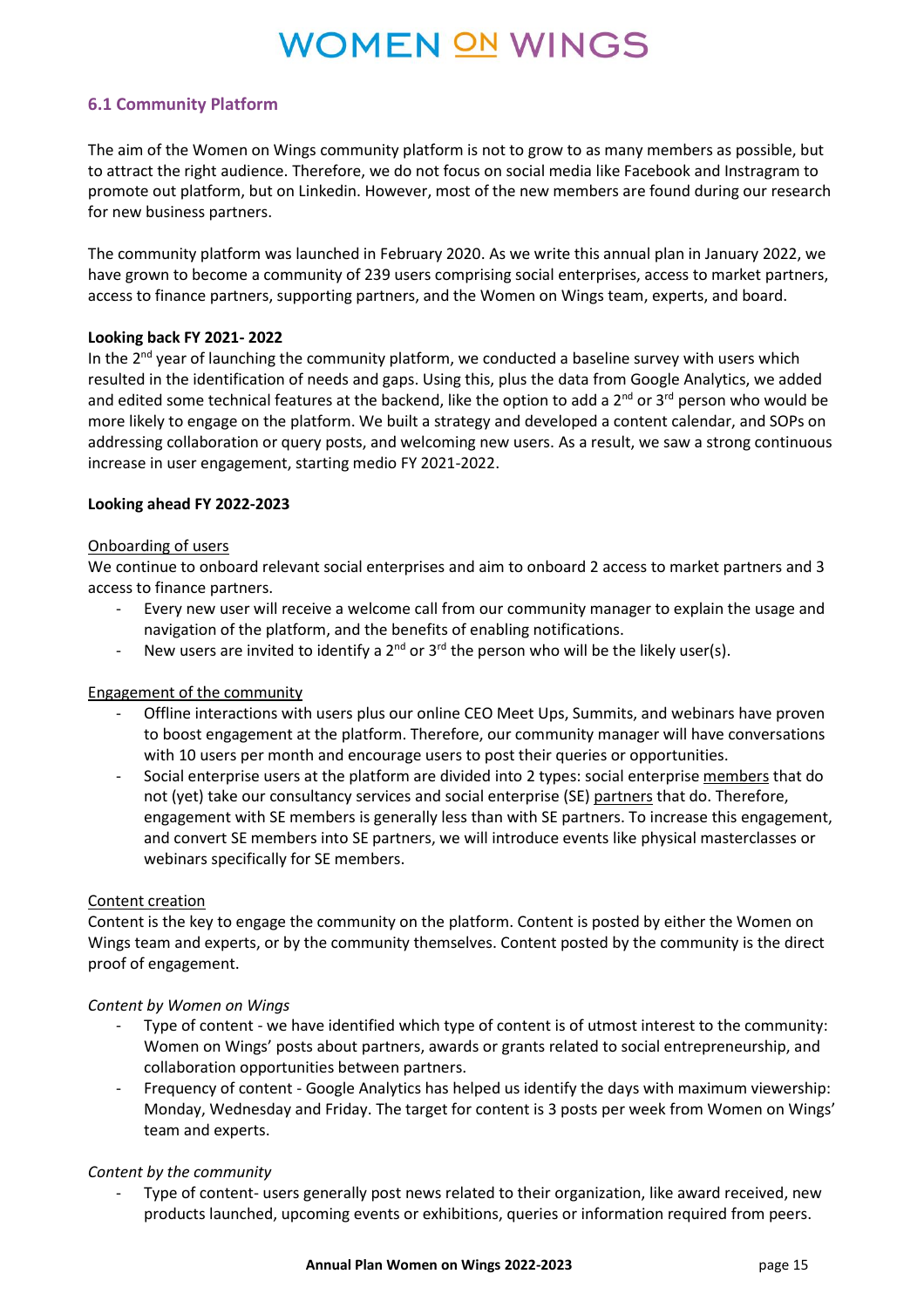- Frequency of content - Keeping our best month as the base, we have set the following target for content on the platform: at least 12 posts per month from the community.

Based on the type and frequency of the content, the content calendar is constantly being updated and discussed weekly.

#### Platform feature enhancement

We continue to identify critical product features that would improve user experience. Once identified, we do a cost benefit analysis and then work with Lemberg to develop the feature. Some of the features that will be implemented in FY 2022-2023 are:

- Adding subject line for the notification for each post
- Enabling  $2^{nd}$  or  $3^{rd}$  second contact to have a separate login and giving them the same authorizations as the first contact

### 7. Governance

In FY 2021-2022, next to the 'Integrity policy' we introduced 'Regulations for managing directors and board of directors'. The purpose of these regulations is to elaborate in a practical sense on the provisions in the articles of association of the *Stichting* (Foundation) Women on Wings concerning the functioning of the board of directors (non-executives, *bestuur*) and the managing directors (executives) of the Foundation. In the performance of their duties, the members of the board of directors and the managing directors will comply with this regulation as well as the '*Governance code 2017 Goede doelen*' (Governance Code 2017 Charities).

In FY 2022-2023 Women on Wings has three entities:

- *Stichting* Women on Wings (NL) | since 2007
- Wings International Private Limited (India) | since 2013
- Women on Wings Foundation (India) | since 2014

The planning and main topics, next to the regular updates, for these meetings in FY 2022-2023:

- June 13, 2022: Annual Report & Accounts (in the Netherlands annual general board meeting)
- September 12, 2022: Regular update (online)
- November 7, 2022: Regular update on the business and Risk policy (in India)
- February/March tbd 2023: Annual Plan FY 2023-2024 (in the Netherlands)

In FY 2022-2023 the (second) term of Vikas Chaturvedi ends in June. Therefore, we shall look for new board member(s) in both the Dutch and Indian Women on Wings. The board has already been invited to nominate candidates.

| Currently, the boards comprise:          |                                           |
|------------------------------------------|-------------------------------------------|
| <b>Board of Stichting Women on Wings</b> | <b>Board of Women on Wings Foundation</b> |
| Ellen Tacoma                             | Vikas Chaturvedi                          |
| Maria van der Heijden (chair)            | Smita Mankad                              |
| Smita Mankad                             | Shilpa Mittal Singh                       |
| Vikas Chaturvedi                         | Ellen Tacoma (permanent invitee)          |
| <b>Wout Dekker</b>                       | Maria van der Heijden (permanent invitee) |
| Shilpa Mittal Singh (permanent invitee)  | Wout Dekker (permanent invitee)           |
| Ronald van het Hof (permanent invitee)   | Ronald van het Hof (permanent invitee)    |

Members of the board of Women on Wings are appointed for a period of 4 years which can be extended with 4 more years to a total of 8 years (decided in the board meeting of December 9, 2015), except the cofounders. Since Shilpa Mittal Singh is an executive in the Indian Foundation, we have decided to connect her term of board member to the term of her employment agreement with Women on Wings.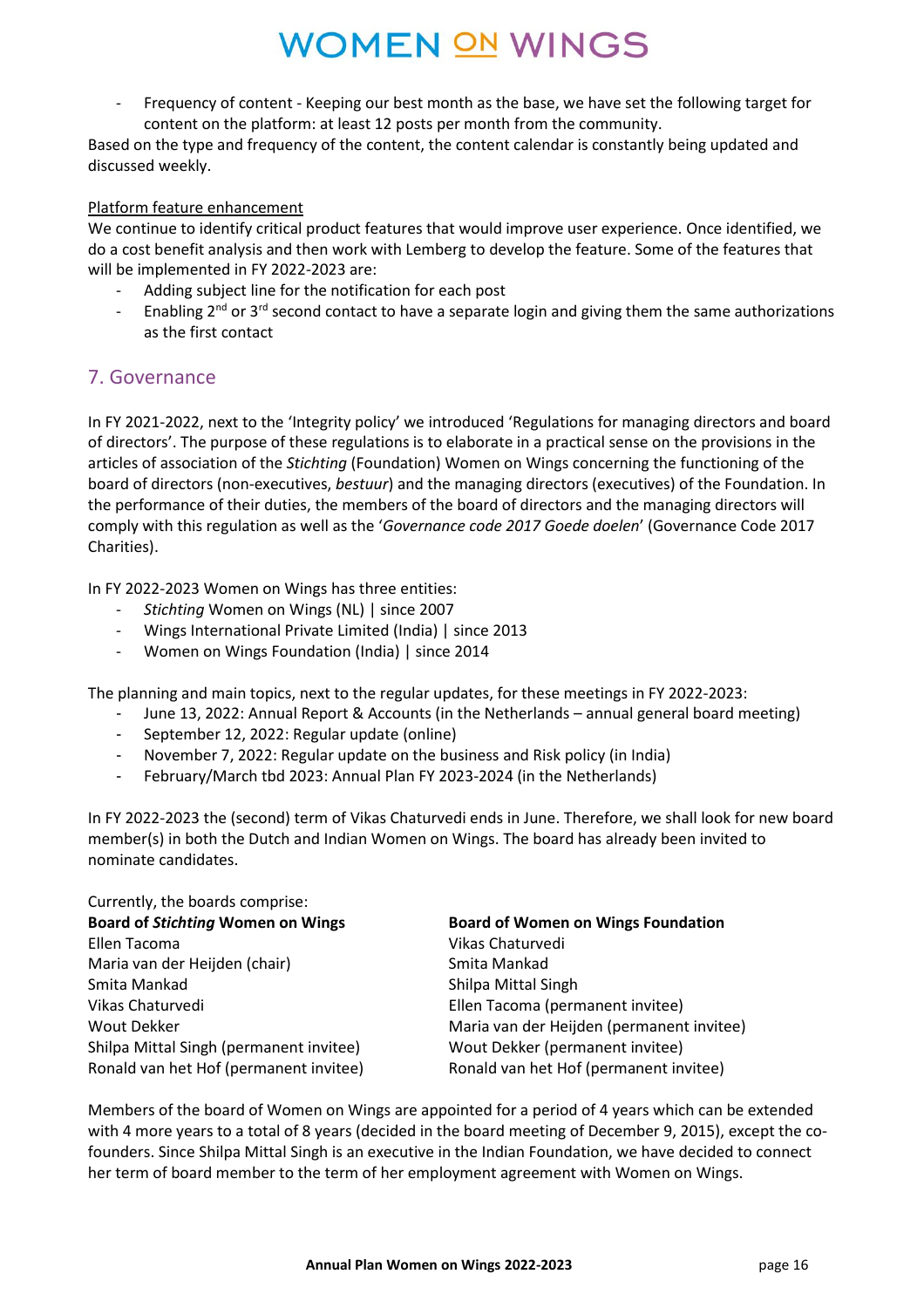The Dutch *Stichting* and the Indian Foundation share a few board members who have different terms and we aligned those in November 2020:

- we changed the expiration date of Smita's 2<sup>nd</sup> term in Foundation from January 2024 to June 2025.
- we changed the expiration date of Vikas' 2nd term in *Stichting* from January 2021 to June 2022.

#### **Good Governance and Risk Management**

Women on Wings adheres to the key principles of 'Good Governance' as formulated by the Dutch Central Bureau on Fundraising (CBF) and the Sector Association of Fundraising Institutions in The Netherlands (VFI). These include Supervision and Control, Management of Risks and Transparency and Benchmarking.

In 2014, we introduced the risk analysis to the Board. The purpose of the analysis is threefold:

- 1. By providing insight in risks, we can make careful judgments on how to deal with these risks.
- 2. Furthermore, it helps us to report more transparently on potential risks and the policies we have formulated and decisions we have made to mitigate these risks.
- 3. It creates a pro-active, transparent, and open mindset within the team in India and the Netherlands to communicate about our policy and procedures.

The risk policy is being updated with actualities and new regulations and once a year discussed in the board. In FY 2022-2023 we will continue to update accordingly.

#### **Supervision and Control**

Supervisory tasks are strictly separated from managerial and executive tasks. The non-executive board members act as sparring partners, they monitor activities and determine budgets and annual plans. Monitoring and evaluation takes place annually before publication of annual results, including financial statements. The audit report is an important source of information.

#### **Sustainability: People, Planet, Profit**

Women on Wings follows the OESO guidelines for Multinational Businesses, which includes the following:

- Payment: We work with organizations that pay a fair price for work.
- **Working hours:** Most women who work for our business partners are paid per item/assignment. A fair price is agreed in advance, corresponding to the number of hours worked.
- **Child labor:** Women on Wings works with organizations that employ women above the age of 16.
- **Social enterprise:** Our partners in India are social businesses. Creating work for rural women is as important as making a profit.
- **Working conditions**: We discuss the working conditions with our business partners, and we visit several villages and units to see the work for ourselves. In general, working conditions are good – the women work at home or nearby and can determine how many hours they work per day.
- **Payment:** The income the women earn is mainly per piece, per kg or per liter, depending on the kind of work. Women can choose themselves how many hours they are able to do paid work, next to looking after their children and the household. The average income depends on this and varies between 2,000 and 5,000 INR/month (between 30 and 150 euro per month).
- **Sustainability in our own organization**: In our offices in India and the Netherlands we limit our use of paper by working with digital technology as much as possible. We use a minimum amount of printing capacity, and mainly use paperless devices such as laptops and smart phones. Travel by car or plane is unavoidable in the work we do. We compensate for this with the purpose of our work, which is to create business models that generate jobs.

### **Carbon footprint**

Women on Wings' ambition to co-create one million jobs for women in rural India is inevitably coupled with travelling to work with the social enterprises that generate work for women in rural India. We decided to compensate our carbon footprint in FY 2019-2020. In FY 2020-2021 we participated in two sapling planting initiatives in India: Sahaj and Give me Trees. Between April 2020 and July 2021 all our work took place online only. In FY 2022-2023, we shall not only compensate our carbon footprint but also do research on how to reduce out footprint and create a more efficient and sustainable model / organization.